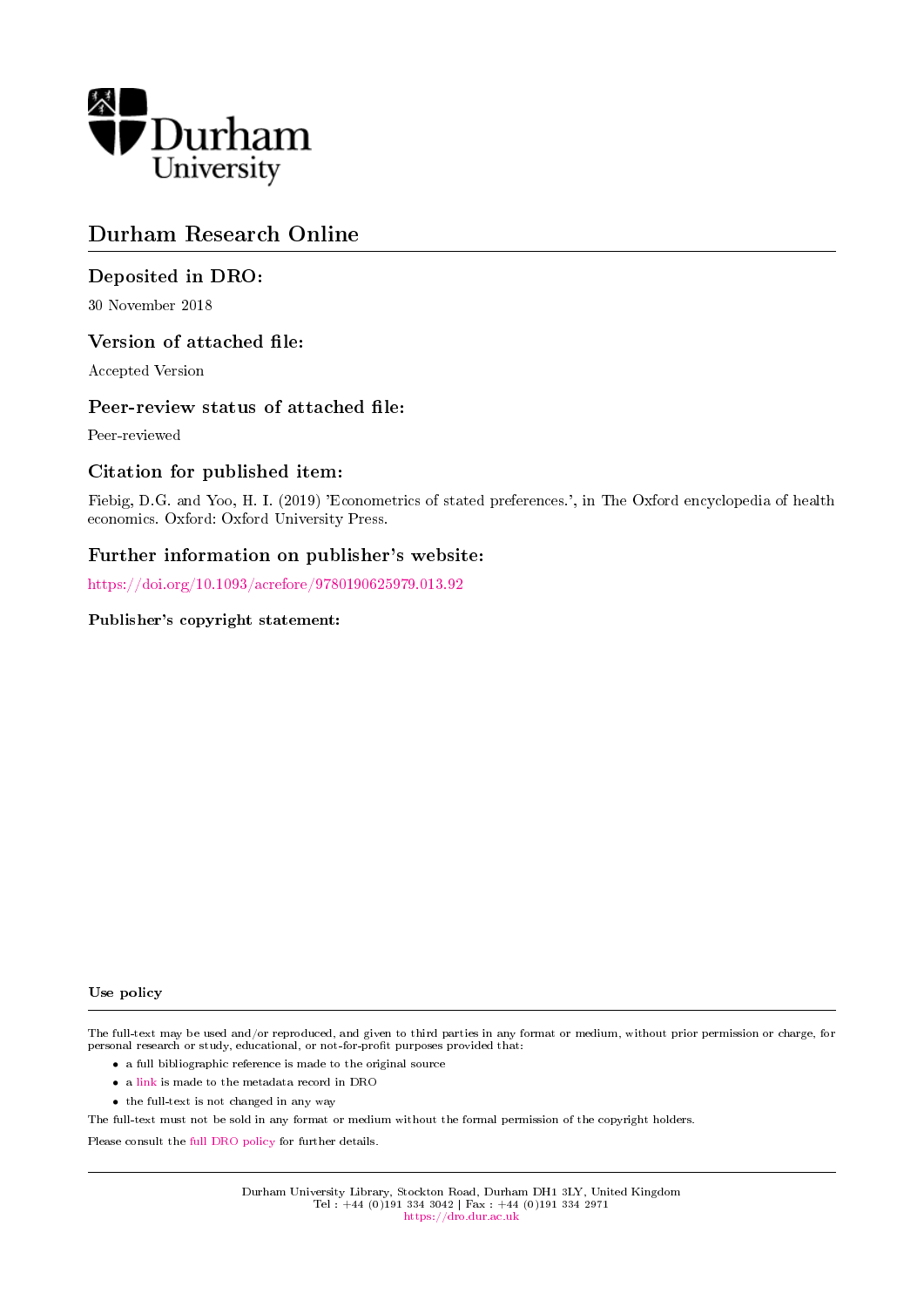### **Econometrics of Stated Preferences**

Denzil G. Fiebig<sup>a</sup> and Hong Il Yoo<sup>b</sup> <sup>a</sup> School of Economics, University of New South Wales <sup>b</sup> Durham University Business School, Durham University

#### **Summary:**

Stated preference methods are used to collect individual level data on what respondents say they would do when faced with a hypothetical but realistic situation. The hypothetical nature of the data has long been a source of concern amongst researchers as such data stand in contrast to revealed preference data which record the choices made by individuals in actual market situations. But there is considerable support for stated preference methods as they are a cost-effective means of generating data that can be specifically tailored to a research question and, in some cases, such as gauging preferences for a new product or non-market good, there may be no practical alternative source of data. While stated preference data come in many forms, the primary focus in this chapter will be data generated by discrete choice experiments and thus the econometric methods will be those associated with modelling binary and multinominal choices with panel data.

#### **Key words:**

Stated preference methods Discrete choice experiments Choice modelling Ranked data Best worst scaling Mixed logit models Latent class models Combining preference data

\* We thank Denise Doiron for useful comments and suggestions.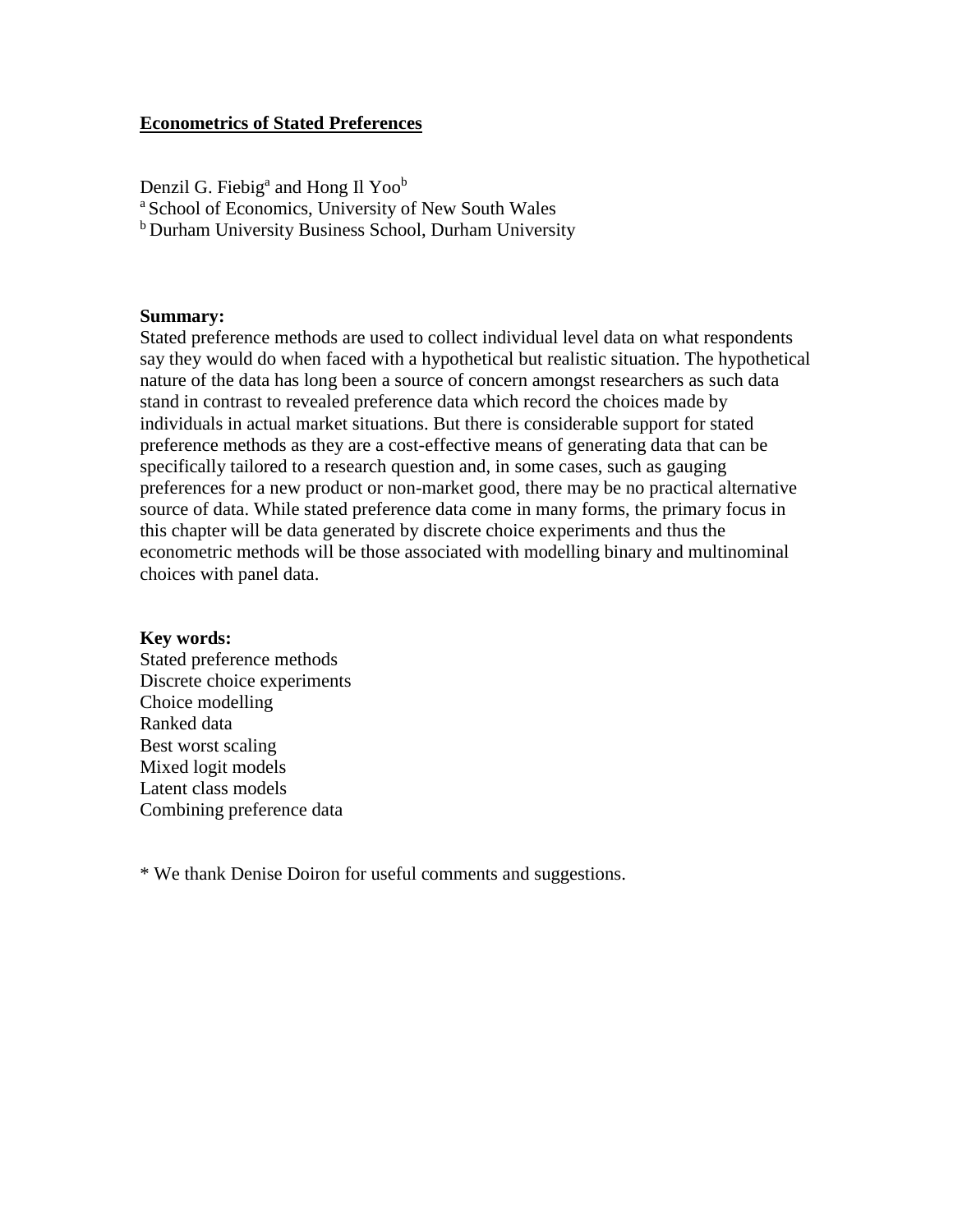# **Introduction**

Stated preference (SP) methods are a useful source of individual level data on choices that individuals make or are likely to make. SP data record what respondents say they would do when faced with a hypothetical but realistic situation. Such data stand in contrast to revealed preference (RP) data which record the choices made by individuals in actual market situations. SP should be interpreted as a generic term that signals a type of survey data collection distinguished by its comparison with RP data. Notice that both SP and RP refer to data from which preferences can be inferred rather than representing actual preferences. While SP data come in many forms, the primary focus in this chapter will be data generated by discrete choice experiments (DCEs) and thus the econometric methods will be those associated with modelling binary and multinominal choices with panel data.

The hypothetical nature of SP data has long been a source of concern amongst researchers but there is considerable support for a more balanced appraisal as indicated by Manski (2004):

"Economists have long been hostile to subjective data. Caution is prudent but hostility is not warranted."

Studies such as List et al. (2006), Vossler et al. (2012) and Kesternich et al. (2013) provide validation of SP methods and together with Layton and Levine (2003), Small et al. (2005) and Sándor and Frances (2009) illustrate the breadth of applications using SP data and confirm that there is considerable acceptance of their use across a range of disciplines.

It may seem somewhat curious that SP data collection is so popular in the Big Data environment of 2018. The deluge of raw material for potential input into producing empirical evidence needs to be balanced by the recognition that more data does not necessarily mean better data. It is invariably true that the data from new and rapidly expanding sources have not been collected with research in mind. They are not well suited to answer more nuanced and substantive questions because there is a mismatch between key concepts and available data or what's available suffers from sample selection problems. This is where SP methods have a comparative advantage because they are a cost-effective means of generating data that can be specifically tailored to the research questions. In some cases, such as gauging preferences for a new product or nonmarket good, there may be no practical alternative source of data.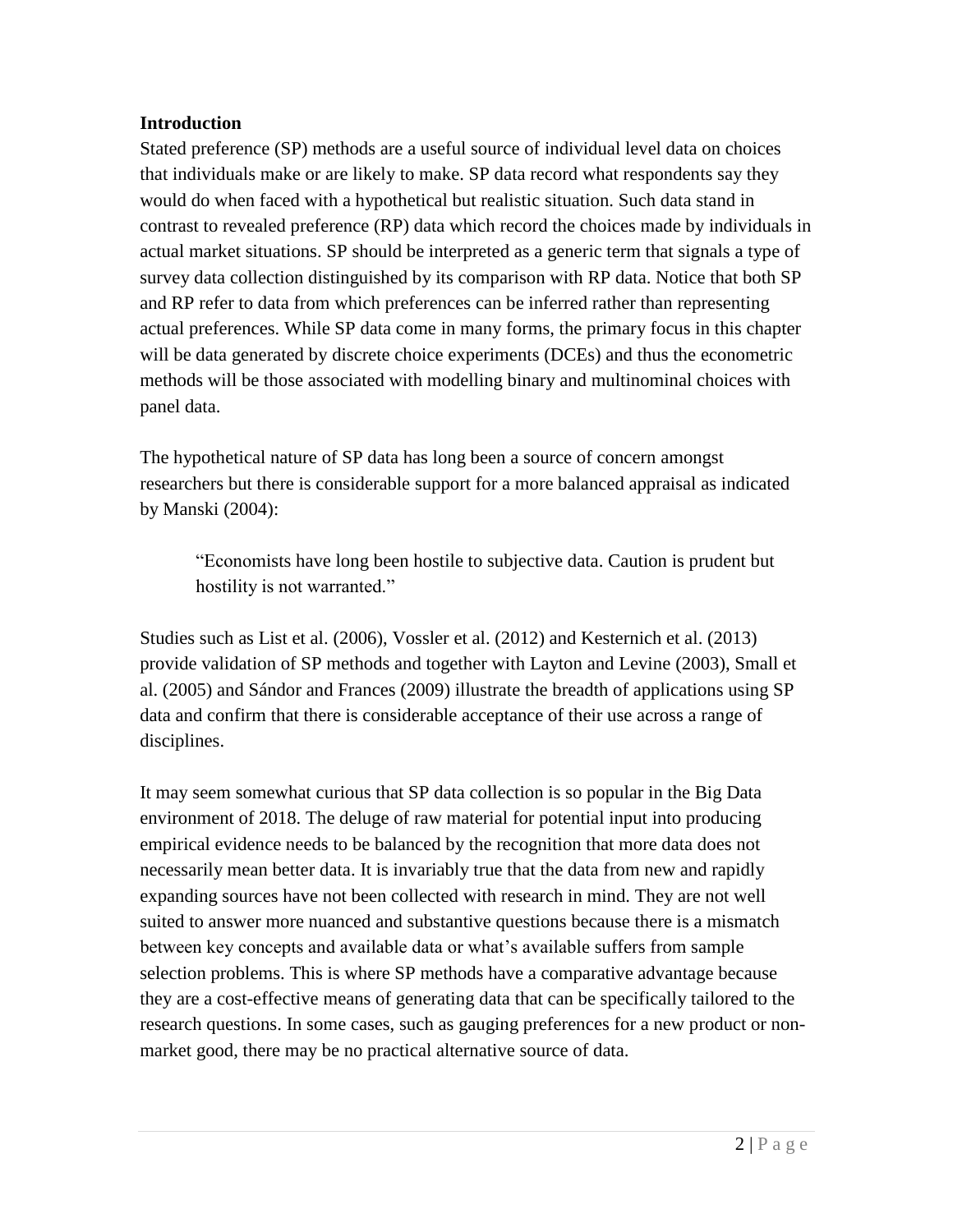Because SP data are generated with a particular research question in mind, there is considerable scope for innovative SP methods relating to research design including combining SP and RP data. As such the position of Carson and Hanemann (2005) seems entirely appropriate:

"Rather than seeing an inherent conflict between revealed and stated preference techniques, it is more productive to view the two approaches as complementary but having different strengths and weaknesses".

McFadden (2001) provides a similar view:

"There will always be questions about how closely cognitive tasks in a hypothetical setting can match those in a real decision-making environment. Good experimental technique can remove the most obvious sources of incongruity, but calibration and validation using RP data is usually needed."

By necessity there is a need to limit what is covered in this chapter. The aim is to provide an overview of SP methods with the primary focus on the econometric methods that are ultimately used once the SP data have been collected. While there is considerable overlap in the econometric methods that are used to analyse both SP and RP data there are differences and these will guide the selection of topics to be covered. There will be little discussion of the important issues relating to the development and implementation of the choice survey that precedes data analysis. For general issues of survey design see Groves et al. (2009) and for experimental design see Street and Burgess (2007). Nor will there be any discussion of contingent valuation which is another form of SP data that is especially prevalent in environmental economics. These methods are well covered in Carson and Hanemann (2005). Even with these restrictions there is a considerable amount of material associated with the econometrics of stated preferences and an incomplete list of references that would complement this chapter includes Louviere et al. (2000), Train (2009), Ben-Akiva et al. (2016) and Lancsar et al. (2017).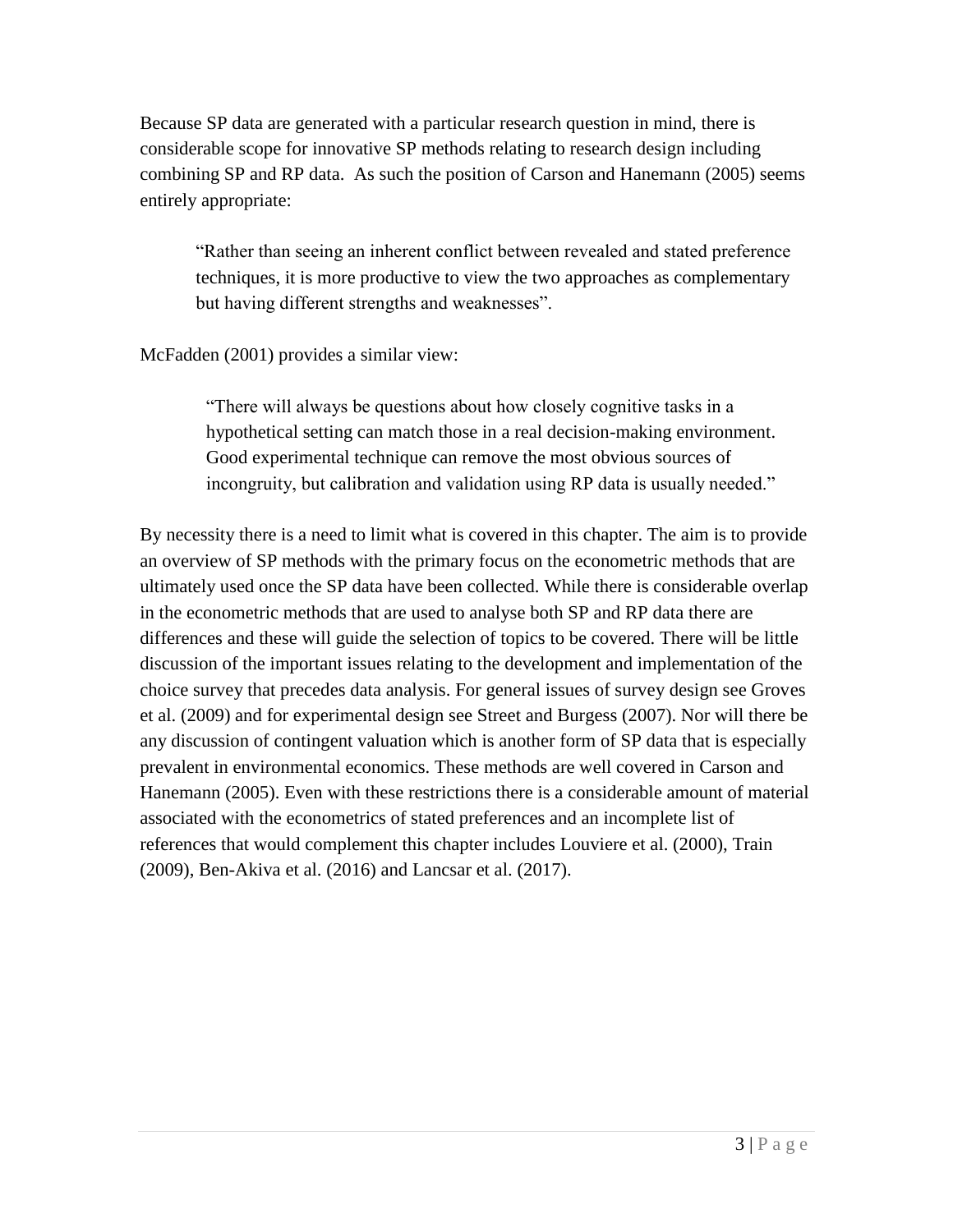# **Overview of Stated Preference Methods**

Stated preference methods are used to elicit an individual's preferences for *alternatives* (goods, services, jobs) expressed in a survey context. They involve multiple dimensions that include logistics of data collection and questionnaire design underpinned by experimental design to define alternatives. All of this precedes, but should not be separate from, the ultimate analysis of the data and interpretation of the results. In contrast, the collection of RP data is typically divorced from the analysis stage and is the source of multiple data (modelling) problems. Griliches (1986) has argued that econometric methodology has evolved, in large part, to solve problems such as endogeneity and sample selection and to develop methods that extract meaningful inferences from nonexperimental data. SP methods provide an opportunity to avoid many of these problems and in doing so better understand the behavior of economic agents that is often difficult with RP data.

In the case of DCEs, the survey questions are couched in terms of a realistic context that maps into the research question. Respondents are faced with a *choice set* of discrete and mutually exclusive alternatives defined in terms of *attributes*, and individuals are assumed to value these characteristics in coming to an evaluation of the alternative as a whole. Respondents are then required to answer one or more questions reflecting their evaluation of these alternatives. The same respondent then provides multiple outcomes for a sequence of different choice occasions or *scenarios* thus ensuring a cost-effective process of data collection. As an example, consider a representative choice scenario taken from Doiron et al. (2014) and displayed as Figure 1.

| Scenario 1                                  |                                          |                                     |                                          |
|---------------------------------------------|------------------------------------------|-------------------------------------|------------------------------------------|
| <b>Features of Job</b>                      | Job A                                    | Job B                               | Job C                                    |
| 1. Location                                 | Private hospital                         | Private hospital                    | Public hospital                          |
| 2. Clinical rotations                       | Three                                    | Three                               | None                                     |
| 3. Work hours                               | Part-time or fulltime                    | Fulltime only                       | Part-tme or fultime                      |
| 4. Rostering                                | Flexible, usually accommodating requests | Infex bib, does not allow requests  | Flexible, usually accommodating requests |
| 5. Staffing levels                          | Usually well-staffed                     | Frequently short of staf            | Usually well-staffed                     |
| 6. Workplace culture                        | Supportve management and staff           | Supportive management and staff     | Unsupportive management and staff        |
| 7. Physical environment                     | Well equipped and maintained facility    | Well equipped and maintained bolity | Poorly equipped and maintained boilty    |
| 8. Professional development and progression | Nurses encouraged                        | No encouragement br nurses          | Nurses encouraged                        |
| 9. Parking                                  | Abundantand safe                         | Limited                             | Abundant and safe                        |
| 10. Responsibility                          | Appropriate responsibility               | Appropriate responsibility          | Too much responsibility                  |
| 11. Quality of care                         | <b>Excellent</b>                         | Poor                                | Poor                                     |
| 12. Salary                                  | \$1,250                                  | \$800                               | \$1,100                                  |
| Considering these three jobs:               |                                          |                                     |                                          |
| Q1. Which would you MOST like to get?       | △ Job A                                  | ○ Job B                             | $O$ Job C                                |
| Q2. Which would you LEAST like to get?      | A dol C                                  | B dol C                             | $O$ Job C                                |

# **Figure 1: Example of a scenario describing three alternative nursing jobs**

The respondents in this survey are students or recent graduates from undergraduate nursing programs and the focus is on understanding preferences for attributes of nursing jobs. The choice set comprises three alternative jobs described in terms or attributes such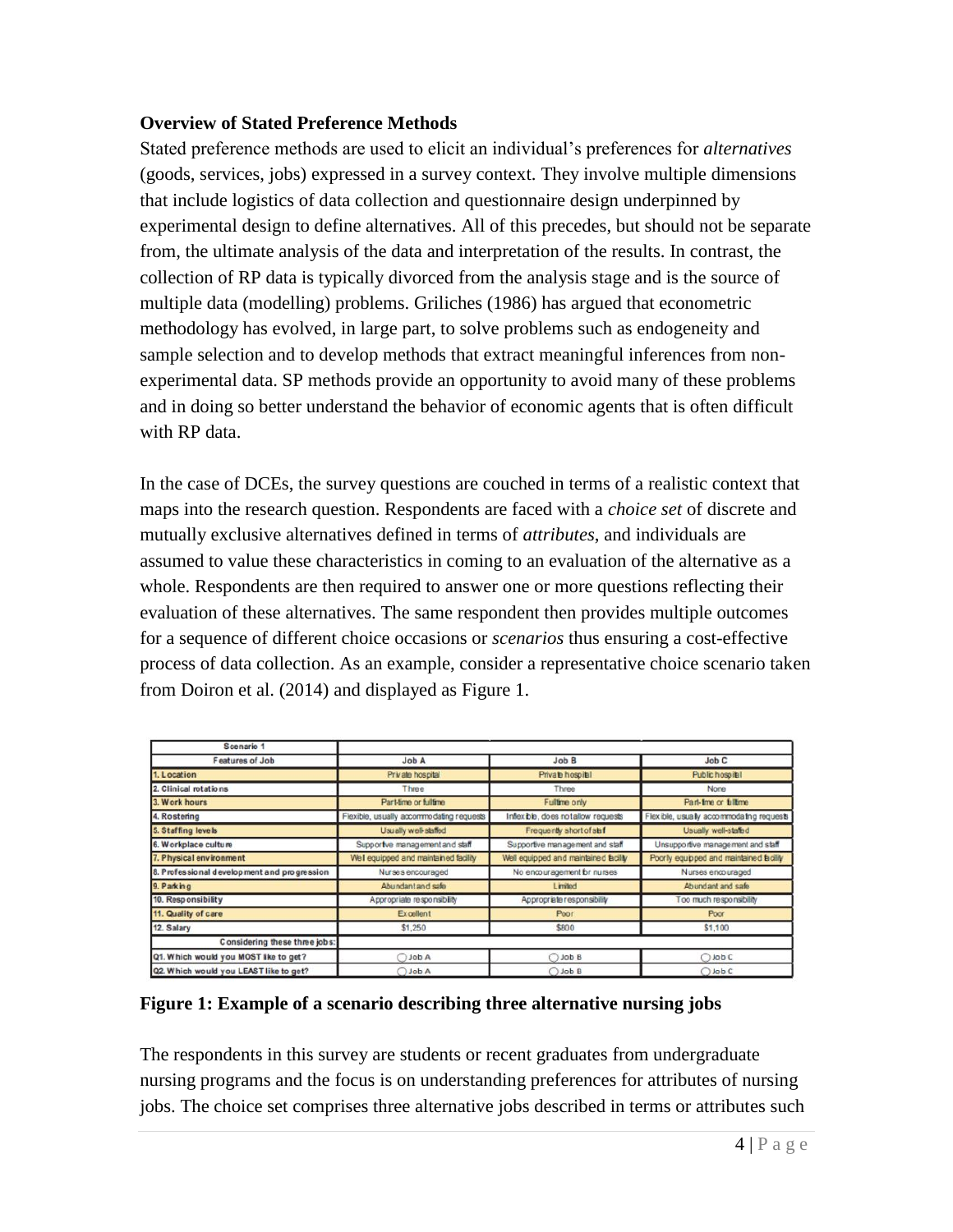as salary and type of hospital. The *levels* of these attributes are then varied over scenarios according to an experimental design to provide different choice sets and facilitate efficient estimation. In each scenario respondents are required to first choose their most preferred alternative. In this survey they are then asked a second question requiring them to choose the worse of the two jobs remaining after their initial choice.

Some of the flexibility and opportunities one has in designing a SP survey can be illustrated by reference to this example. Including just the first question to determine the preferred alternative is possibly the most common way to generate choice outcomes and our discussion will concentrate on this case. The addition of the second question provides an example of what is called best-worst scaling that is becoming increasingly popular because of the extra preference information provided at low marginal cost; see for example Louviere et al. (2015). In this example, responses to these two questions together provide a complete ranking of the three alternatives.

The hypothetical alternatives in Figure 1 are fully described by their attributes and hence are denoted by generic titles, Job A, B and C. They are said to be unlabelled alternatives. Sometimes it is more appropriate to provide a descriptive name for the alternatives that constitute the choice set. For example, the choice could have been a choice between two jobs, one of which was always designated as private hospital and the other public hospital. Also, there could be an opt out option where respondents after the first question asking for their most preferred choice are asked whether they would actually choose that option. Or there could be a status quo option for respondents who already have a job, so this alternative would have attributes populated by the levels that describe that job and the investigator is determining which hypothetical alternative would be attractive enough to make respondents switch jobs.

Choices depend on the environment or context in which they are made. In designing a SP survey, the choice context plays a major role in making the hypothetical choice realistic. In the nurse's example, choosing an entry-level job in a hospital is a realistic and salient context for these respondents. Context can also be manipulated as part of the experimental design by defining different hypothetical environments in which the choice is to be made and then allocating respondents to these context treatments and by including context variables as attributes. For example, retention of nurses within the profession is a serious concern for policy makers and the study could have been extended by allocating respondents to context treatments that provided different information about foreshadowed government plans to change the working conditions of nurses.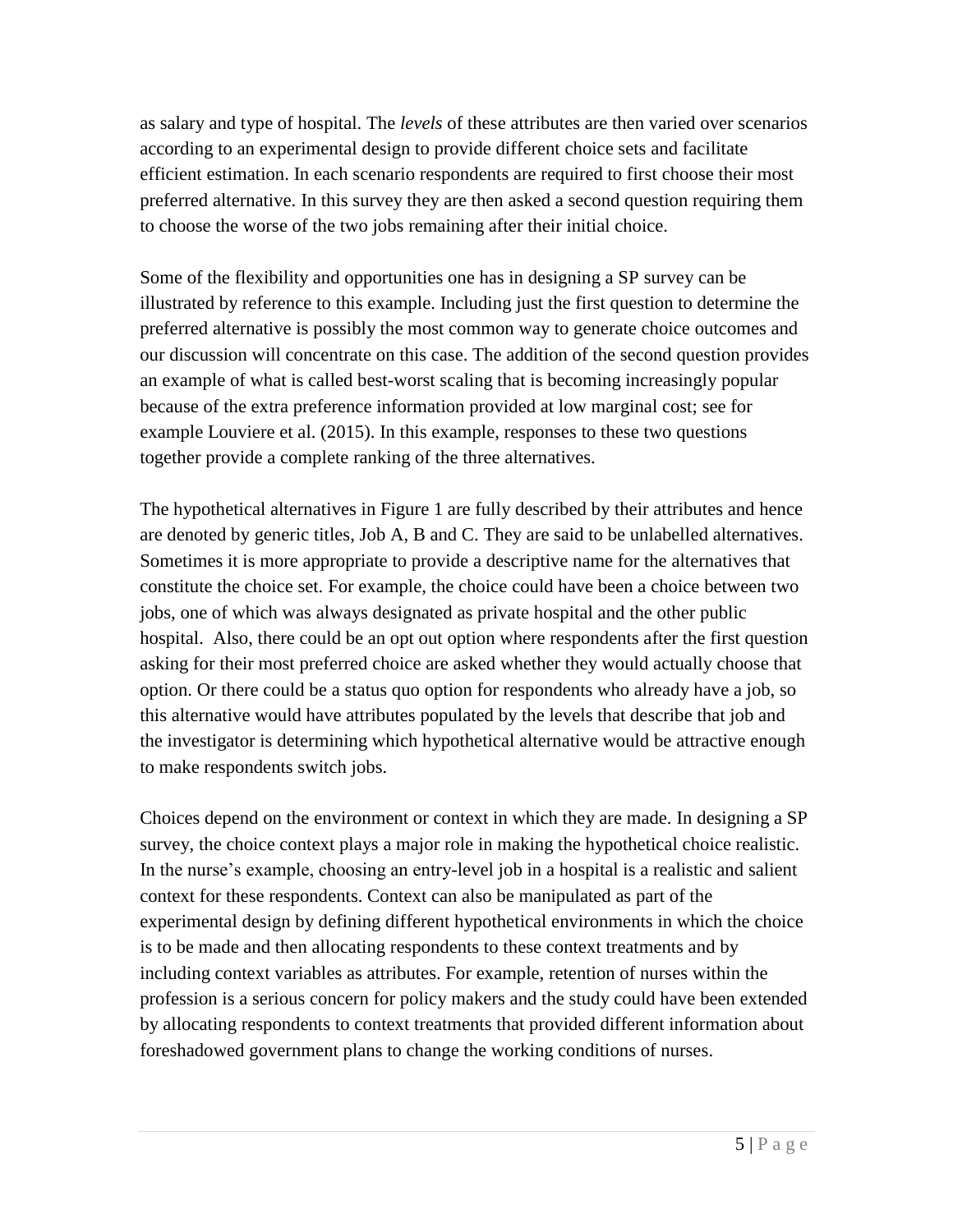While not included in Figure 1, respondent characteristics would also be collected as part of the survey. For example, the level of within hospital experience is likely to vary quite considerably between nursing students and early graduates and such experience may very well be one possible covariate that helps to explain variation in the relative valuation of job attributes across respondents. While valuable for analysis purposes, typical concerns about endogeneity of such covariates are less of a concern here because of the exogenous manipulation of the job attributes.

Ultimately Doiron et al. (2014) are aiming to draw policy implications from a better understanding of the heterogeneity of preferences for different job attributes. This is a case where some RP data would be available from say a survey of nurses. Here though it is unlikely that such data would include information on the choice set and instead would typically include attributes of just the chosen job. Even if information on jobs in the choice set could be obtained, it will often be the case that there is not sufficient variation in the important attributes to allow estimation of relevant preferences.

Layton and Levine (2003) is a case where use of SP data is advocated because no market data exists. They explore preferences for alternative climate change mitigation policies to reveal people's willingness to pay for measures to alleviate the impact of future climate change. But it need not be an either-or situation. Small et al. (2005) investigate the distribution of driver preference for reliable highway travel to inform road pricing policies using a combination of SP and RP data. This flexibility to use SP methods to provide information to compliment other data sources is a big part of the appeal of SP methods.

This initial overview has introduced several features of SP data that will eventually impact model specification and estimation. As a starting point consider a base case where over a sequence of scenarios, respondents choose a preferred option from a choice set containing two or more discrete and mutually exclusive alternatives.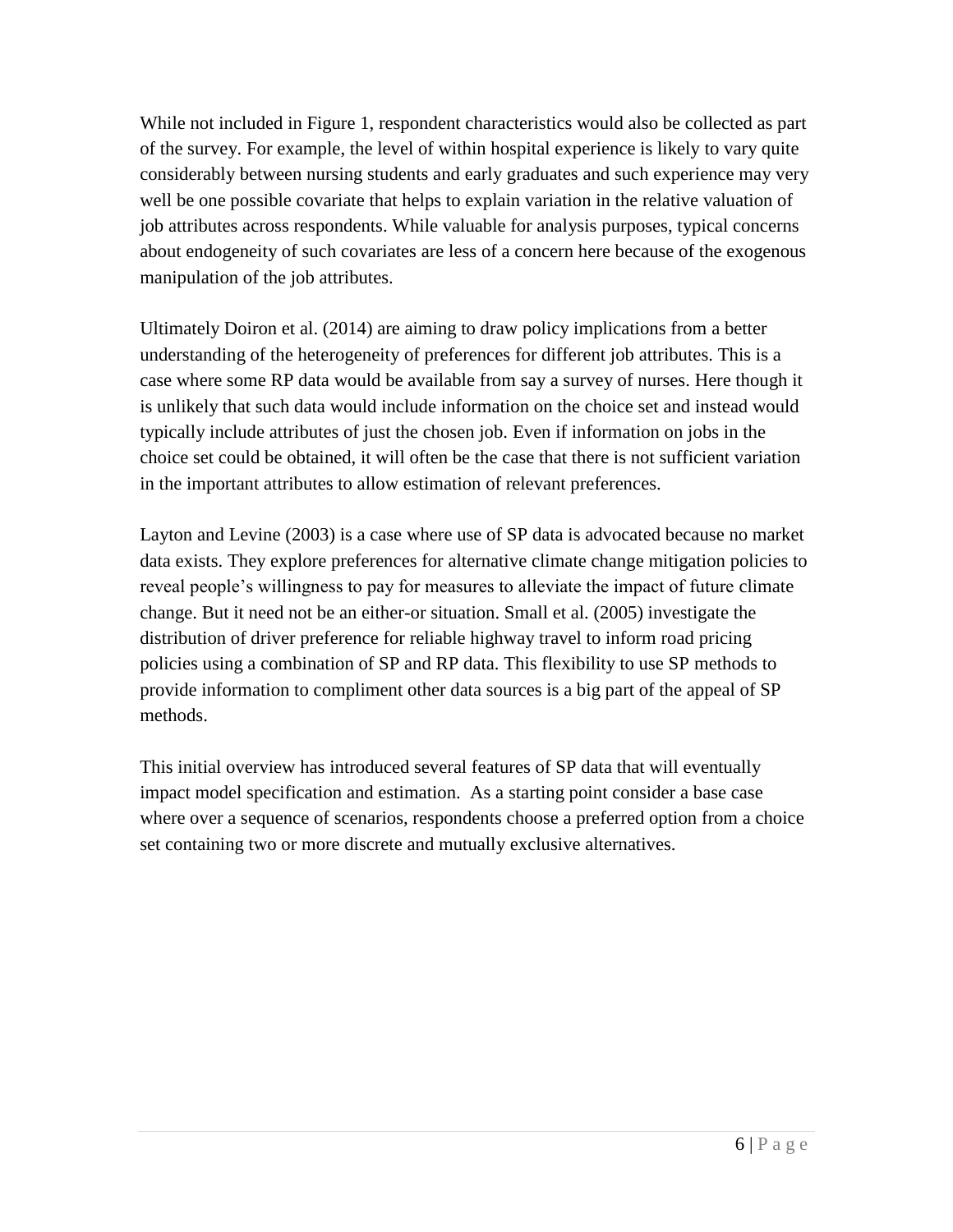# **Econometric Models for Choice Data**

# *The Random Utility Model and MNL*

The Random Utility Model (RUM) is the basis for model specification providing a framework within which to formulate families of probabilistic discrete choice models. Assume the utility that respondent  $i$  derives from choosing alternative  $j$  in choice scenario  $s$  is given by

(1)  $U_{isj} = \beta' x_{isj} + \varepsilon_{isj}; i = 1, \cdots, N; s = 1, \cdots, S; j = 1, \cdots, J;$ 

where there are N respondents choosing amongst *J* alternatives across *S* scenarios.  $x_{i s j}$  is a K-vector of observed attributes of alternative *j* faced by person *i* in scenario *s*,  $\beta$  is a conformable vector of utility weights, and  $\varepsilon_{isj}$  is the stochastic disturbance term representing characteristics unobservable by the analyst.  $x_{isj}$  could also include alternative specific constants  $(ASCs)$  and demographic characteristics of person  $i$  but for notational convenience these have not been explicitly included. The analyst also observes discrete choices,  $y_{isj} = 1$  if *i* chooses alternative *j* in choice scenario *s* and zero otherwise.

The decision-maker chooses alternative  $\dot{i}$  if it represents the highest utility in comparison with the utility associated with all other alternatives in the choice set. Thus, the probability of choosing alternative  $j$  is given by:

(2) 
$$
P_{isj} = Prob(y_{isj} = 1) = Prob(U_{isj} - U_{isl} > 0) \forall l \neq j.
$$

Econometric analysis now requires several specification issues to be resolved. Initially, consider multinomial logit (MNL) and its link to the RUM established by McFadden (2001). This remains a baseline for most extensions to more sophisticated models and for research on the theoretical underpinnings of decision-making in choice problems. MNL results from assuming the disturbance terms,  $\varepsilon_{i,j}$ , are independently and identically distributed (*iid*) extreme values which leads to a computationally tractable model where the probability that individual  $i$  chooses  $j$  in scenario  $s$  is given by:

(3) 
$$
P_{isj} = \frac{exp(\lambda \beta' x_{isj})}{\sum_{l=1}^{J} exp(\lambda \beta' x_{isl})}
$$

where  $\lambda$  is the scale parameter that is inversely proportional to the standard deviation of the disturbance. In a standard MNL model,  $\lambda$  cannot be separately identified and is conventionally set to unity by assuming further that the disturbance terms are *iid* "type-I"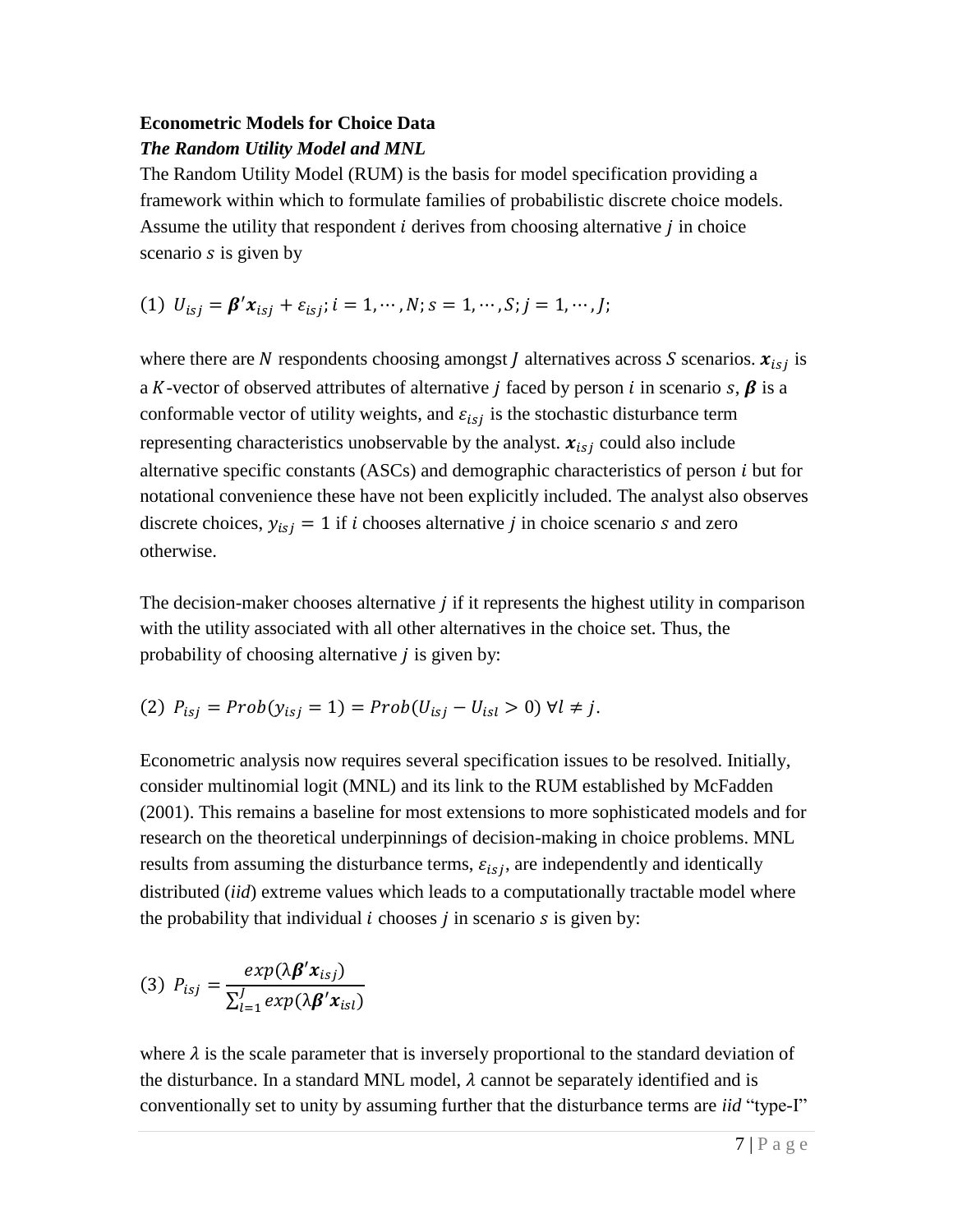extreme values. Stating the presence of  $\lambda$  explicitly in (3) provides a useful basis for our subsequent discussion, nevertheless. To simplify notation later, it is also useful to write out the MNL likelihood of all observations on respondent i:

(4) 
$$
L_i^{MNL}(\beta) = \prod_{s=1}^{S} \prod_{j=1}^{J} \left[ \frac{\exp(\beta' x_{isj})}{\sum_{l=1}^{J} \exp(\beta' x_{isl})} \right]^{y_{isj}}
$$

which incorporates the conventional normalization of  $\lambda = 1$ .

While MNL is convenient, the *iid* extreme values assumption for the unobserved component of utility implies unrealistic substitution properties associated with the independence of irrelevant alternatives (IIA) and ignores the panel structure of the data. MNL also assumes homogenous tastes for the attributes of the alternatives which is not compatible with compelling evidence of pervasive heterogeneity in consumer tastes. Consequently, much recent research has been devoted to developing more flexible models that allow for taste heterogeneity.

# *Mixed Logit Models*

Specifying a multinomial probit (MNP) model under an alternative assumption of multivariate normality for the random components of utility is one possible way to proceed. Computational demands have limited the use of this type of model and instead practitioners have preferred the heterogeneous or mixed logit (MIXL) family of models. Here the original specification in  $(1)$  is rewritten as:

(5) 
$$
U_{isj} = \beta_i' x_{isj} + \varepsilon_{isj}; i = 1, ..., N; s = 1, ..., S; j = 1, ..., J;
$$

which allows for unobserved individual specific deviations  $\eta_i$  around baseline utility weights  $\beta$  to produce individual specific utility weights  $\beta_i = \beta + \eta_i$ . It is these random coefficients that capture taste heterogeneity and distinguish this approach from fixed coefficient specifications such as MNL. This form of heterogeneity is in addition to that captured by interactions between observables that are assumed to have already been included in  $x_{isj}$ .

MIXL maintains the assumption that the  $\varepsilon_{i,j}$  are distributed type-I extreme value. The model is completed by specifying the distribution for  $\beta_i$ , called the mixing distribution. Part of the appeal of this class of models is that McFadden and Train (2000) show that by the appropriate choice of the mixing distribution one can approximate any random utility model. Their result is an existence proof that unfortunately does not help in the specific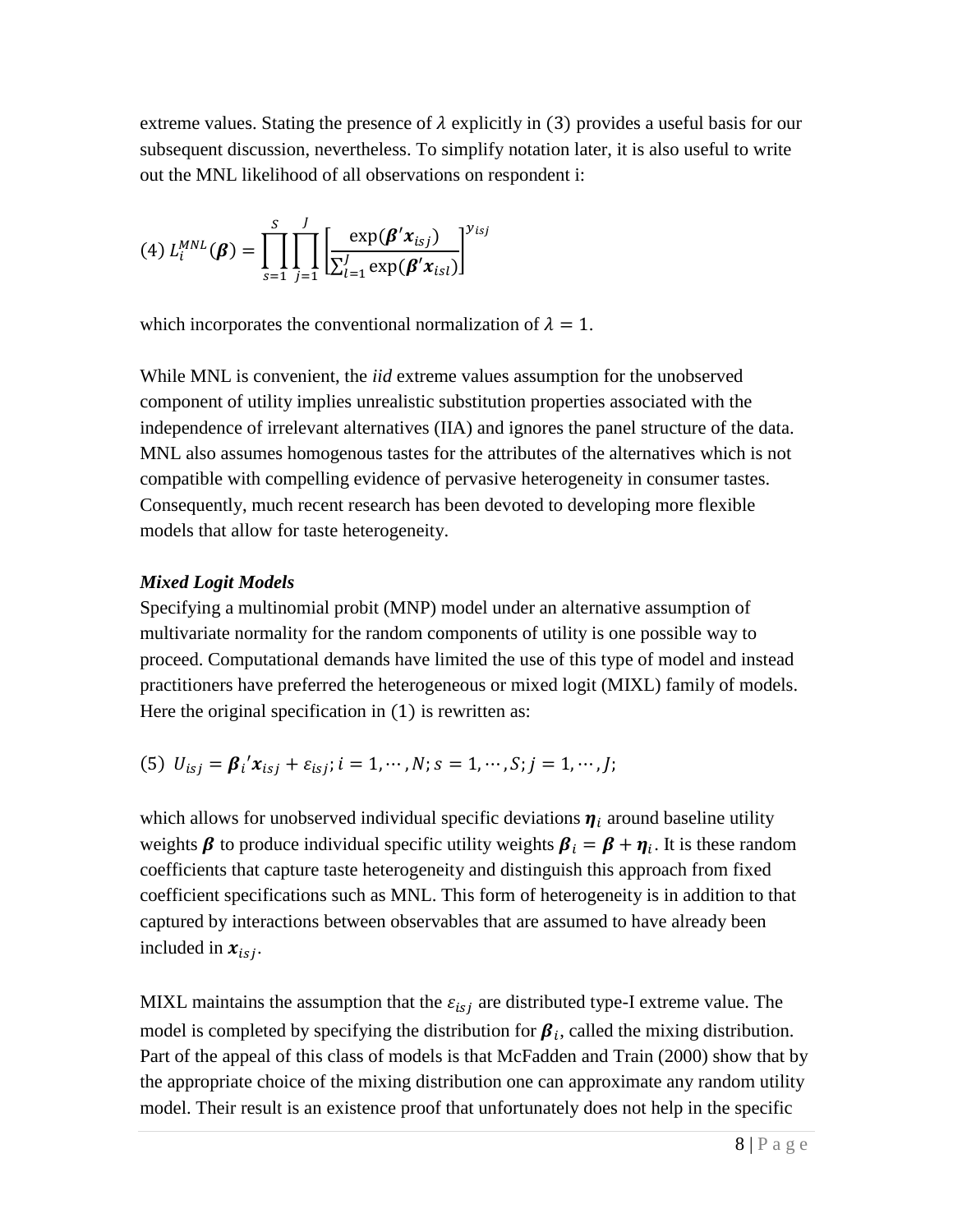selection of the mixing distribution. In most applications  $\eta_i$  is assumed to have a multivariate normal distribution,  $\eta_i \sim MVN(0, \Sigma)$ , and is denoted by N-MIXL.

Often what is of most interest is marginal willingness to pay (WTP), or more generally a ratio between marginal utility weights on two different attributes that measures the value of one attribute in terms of the other attribute. Suppose (5) is rewritten as:

$$
(6) U_{isj} = -\alpha_i p_{isj} + \theta_i' \mathbf{z}_{isj} + \varepsilon_{isj}
$$

where  $p_{isj}$  is the price and  $z_{isj}$  contains the remaining elements of  $x_{isj}$ . Under this "preference space" approach, utility weights  $\alpha_i$  and  $\theta_i$  are core parameters and WTP is derived as  $wtp_i = \theta_i/\alpha_i$ . In contrast, the "WTP space" approach of Train and Weeks (2005) takes  $\alpha_i$  and **wtp**<sub>i</sub> as core parameters by re-parameterizing (6) as

(7) 
$$
U_{isj} = -\alpha_i p_{isj} + \alpha_i \mathbf{w} \mathbf{t} \mathbf{p}_i' \mathbf{z}_{isj} + \varepsilon_{isj}
$$

which allows the researcher to specify and estimate the joint distribution of  $wtp_i$  directly. The researcher should bear in mind that the same mixing distribution may produce substantively different MIXL models in the two spaces. For example, the multivariate normality of  $\{\ln \alpha_i$ ,  $\theta_i\}$  is not equivalent to that of  $\{\ln \alpha_i$ ,  $wtp_i\}$  since the ratio of a normal to a lognormal is not a normal.

As noted in discussion of (3), identification of these choice models requires a normalization of the scale parameter  $\lambda$  which is equivalent to multiplying (5) through by  $\lambda$ . But given the possibility that there is variation in tastes it seems logical to consider variation in scale or heteroskedasticity across individuals. Introducing a person-specific scale term into (5) yields:

(8) 
$$
U_{isj} = \lambda_i \beta_i' x_{isj} + \varepsilon_{isj}; i = 1, ..., N; s = 1, ..., S; j = 1, ..., J.
$$

In this form it is apparent that one possible explanation of the success of MIXL in fitting SP data is the presence of scale heterogeneity. Even in the absence of taste heterogeneity, variation in scale implies coefficient heterogeneity where the homogenous  $\beta$ 's are either scaled up or down according to  $\lambda_i$ . This scale heterogeneity MNL (S-MNL) model is useful to consider because it represents a very parsimonious model of heterogeneity.

The generalized MNL (GMNL) of Fiebig et al. (2010) includes all the previously discussed models as special cases. It uses (5) but specifies the utility weights as: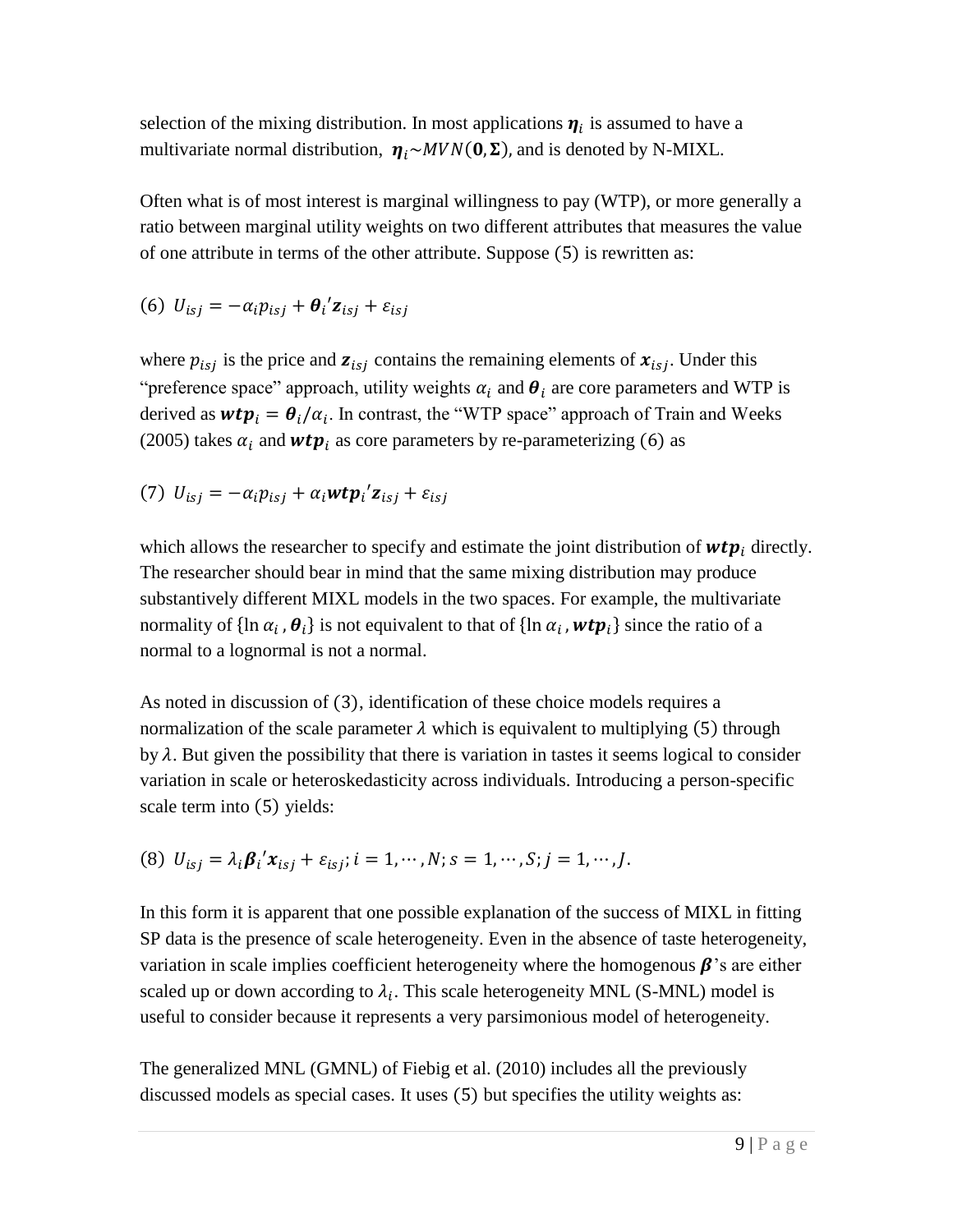(9) 
$$
\boldsymbol{\beta}_i = [\lambda_i \boldsymbol{\beta} + \gamma \boldsymbol{\eta}_i + (1 - \gamma)\lambda_i \boldsymbol{\eta}_i]
$$

and  $\lambda_i$  is assumed to have a lognormal distribution,  $ln(\lambda_i) \sim N(\bar{\lambda}, \tau^2)$ . For identification the normalization  $E(\lambda_i) = 1$  is applied and  $\tau$  governs the extent of scale heterogeneity. The extra parameter  $\gamma$  does not appear in either S-MNL or N-MIXL, appearing only in the full GMNL.  $\gamma$  determines how the variance of the residual taste heterogeneity varies with scale when both appear in the model. For example, compare  $\gamma = 1$  which implies  $\boldsymbol{\beta}_i = [\lambda_i \boldsymbol{\beta} + \boldsymbol{\eta}_i]$  to  $\gamma = 0$  implying  $\boldsymbol{\beta}_i = \lambda_i [\boldsymbol{\beta} + \boldsymbol{\eta}_i].$ 

While scale and preference heterogeneity are conceptually distinct concepts, the basic confound between them makes interpretation difficult. Specifically, finding improved fit from extending N-MIXL to allow for scale heterogeneity may simply be a reflection that the normal mixing distribution is inappropriate, and a more flexible distribution is needed. Hess and Train (2017) stress the importance of allowing for a full  $\Sigma$  matrix in a MIXL specification as scale heterogeneity induces correlation across parameters. Thus, N-MIXL with all random parameters specified as correlated can accommodate scale heterogeneity even though it is not explicitly specified. It does come at the cost of requiring many parameters to be estimated compared to a more parsimonious GMNL specification that allows the researcher to constrain the off-diagonal elements of  $\Sigma$  to 0s without losing the ability to account for scale heterogeneity.

MNL can be estimated by maximum likelihood, but the extensions introduced in the present section require simulation methods. Constructing a MIXL likelihood of observations on person i is conceptually straightforward since it involves evaluating the expected value of the MNL likelihood in (4) over the postulated distribution of  $\beta_i$ : specifically,  $E(L_i^{MNL}(\beta_i)) = \int L_i^{MNL}(\beta_i) f(\beta_i) d\beta_i$  where f(.) is the joint density of  $\beta_i$ given the postulated distribution. This multiple integral does not have a closed-form solution, but can be approximated by simulation. The simulated log-likelihood function for a sample of N individuals is given by

$$
(10) SLL = \sum\nolimits_{i=1}^{N} ln \left( \frac{1}{R} \sum\nolimits_{r=1}^{R} L_i^{MNL}(\boldsymbol{\beta}_i^r) \right)
$$

where  $\beta_i^r$  is the *r*-th draw for individual *i* from the distribution of  $\beta_i$ , and the mean of R such draws inside ln(.) is the simulated counterpart of  $E(L_i^{MNL}(\beta_i))$ .  $\beta_i^r$  is a combination of random components that vary from draw to draw and estimated parameters that remain constant (e.g.  $\beta$  and  $\Sigma$  in N-MIXL), but this combination takes a different form in each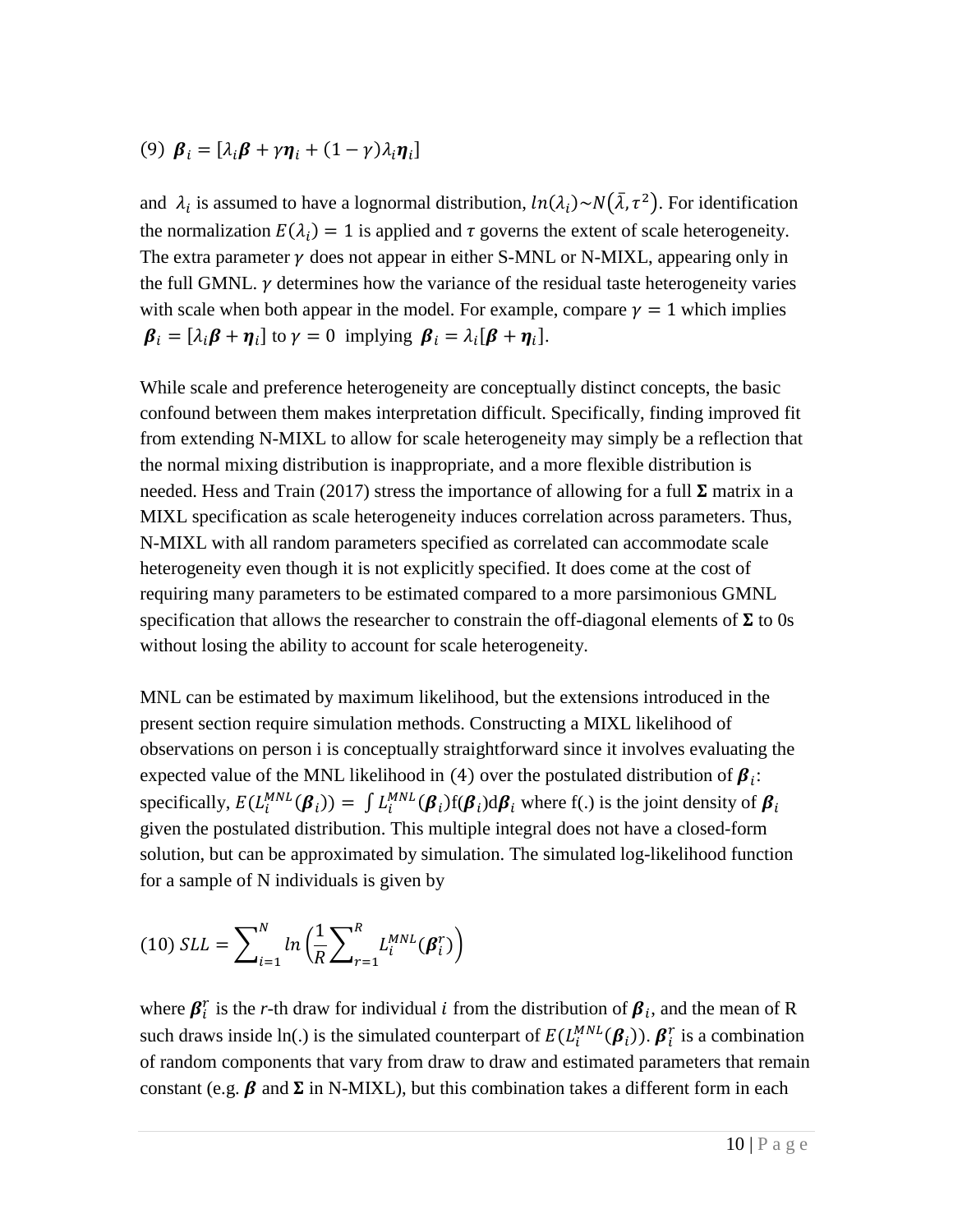MIXL model. The estimator obtained by maximizing  $SLL$  is known as the maximum simulated likelihood (MSL) estimator. See Train (2009) for further details.

# *Latent Class Models*

While N-MIXL and GMNL use continuous distributions to capture population heterogeneity in parameters, the MIXL framework can accommodate discrete distributions as well. The most well-known example is the Latent Class Logit Model (LCL) of Kamakura and Russell (1989) which uses (5), and postulates that the random coefficient vector  $\beta_i$  follows a discrete distribution with C support points such that  $\beta_i \in$  ${\beta_1, \beta_2, ..., \beta_{\mathcal{C}}}$  and Pr( $\beta_i = \beta_{\mathcal{C}}$ ) =  $\pi_{\mathcal{C}}$  for each  $\mathcal{C} = 1, 2, ..., \mathcal{C}$ . To put it simply, LCL assumes that each respondent belongs to one of  $C$  preference classes and each class  $c$ makes up fraction  $\pi_c$  of the population. Then, the likelihood of observations on respondent i can be computed by mixing the MNL likelihood in (4) over the discrete distribution, resulting in the sample log-likelihood function

(11) 
$$
LL^{LCL}(\{\beta_c\}_{c=1}^C, \{\pi_c\}_{c=1}^{C-1}) = \sum_{i=1}^N ln\left(\sum_{c=1}^C \pi_c \times L_i^{MNL}(\beta_c)\right)
$$

where C preference vectors and  $C - 1$  shares are parameters to be estimated, and the share of the last class,  $\pi_c$ , is constrained to satisfy the adding-up restriction  $\sum_{c=1}^{C} \pi_c = 1$ . To estimate LCL, one must pre-specify the total number of preference classes  $C$ . In the empirical literature, it is common practice to estimate LCL repeatedly for alternative values of  $C$ , and focus subsequent reporting and discussion on the results for an "optimal" value of  $C$  that leads to the best fit in terms of the Bayesian Information Criterion or the Akaike Information Criterion.

LCL does not require simulation-based methods because (11) is a closed-form expression. Moreover, the maximum likelihood estimator of LCL is invariant to reparameterizations of  $\beta_1, \beta_2, ..., \beta_c$ , such as that of MNL. Among other things, this means that the WTP derived from LCL in the preference space must be identical to the WTP estimated directly by specifying LCL in the WTP space.

How does LCL handle correlated tastes and scale heterogeneity? Note that there is nothing in the LCL structure that dictates how different or similar preference vector  $\beta_c$ for one class should be relative to another. In other words, LCL allows for any pattern of correlations among random parameters, including one that is observationally equivalent to scale heterogeneity. For instance, if the population comprises two classes and scale heterogeneity is the only form of heterogeneity present, LCL can easily capture this using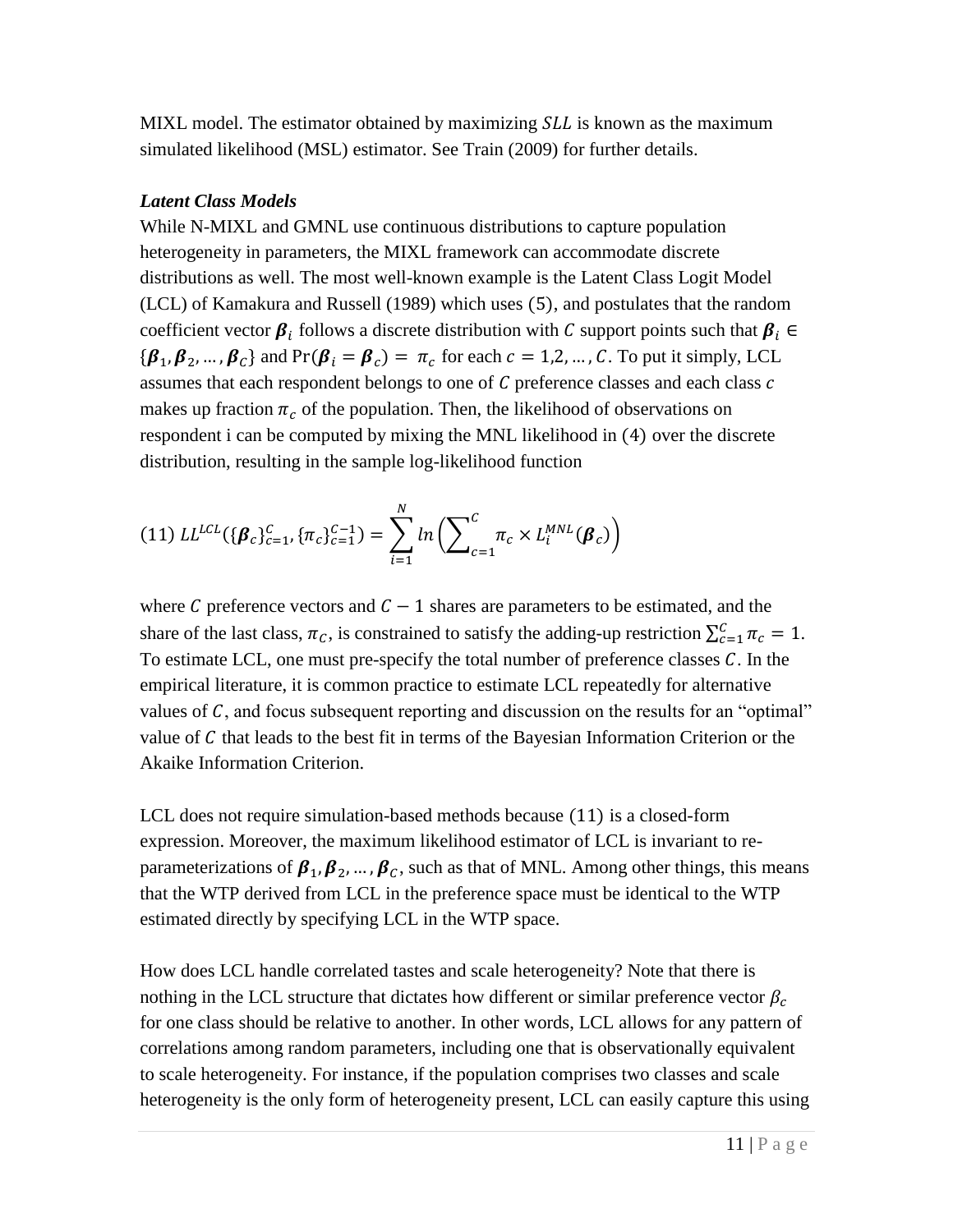two vectors  $\beta_1$  and  $\beta_2$  that satisfy  $\beta_2 = q\beta_1$  for some positive scalar q. LCL is therefore not a model that assumes away scale heterogeneity; it is a model that postulates discrete heterogeneity in composite random parameters  $\lambda_i \boldsymbol{\beta}_i$ . The Scale Adjusted Latent Class (SALC) Model of Magidson and Vermunt (2007) specifies a discrete mixture analogue to GMNL more explicitly, under the assumption that respondent  $i$  simultaneously belongs to one of C preference classes and one of S scale classes. While LCL does allow for scale heterogeneity, SALC may be useful to the extent that adding scale parameters is a more parsimonious way to account for scale heterogeneity than adding extra *K*-dimensional preference vectors.

The LCL log-likelihood function in (11) has lent itself to several well-known variants and extensions. Ben-Akiva and Boccara (1995) use the LCL framework to model the notion that different respondents may consider different subsets of  *available alternatives* for final choices. Their model operationalizes this heterogeneity in "consideration sets" by specifying each preference class to have an MNL likelihood function over a distinct subset of alternatives. The Endogenous Segmentation Model of Bhat (1997) allows population shares  $\pi_c$  to vary with the observed characteristics of respondent *i*, by placing a fractional MNL structure on the shares. Note that while this approach appears seemingly more general, in a finite sample the resulting model may not nest one's preferred LCL as a special case: adding a fractional MNL structure to an "optimal" LCL specification often leads to an empirically underidentified model, compelling the researcher to reduce the number of preference classes from what is "optimal" for LCL. Scarpa et al. (2009) use the LCL framework to model "attribute non-attendance", the notion that different respondents may attend to different subsets of product attributes. In their model, each preference class is assumed to ignore a distinct subset of attributes, and the corresponding elements in their preference vector  $\beta_c$  are constrained to 0s. Finally, Train (2008) estimates a hybrid model that combines LCL with N-MIXL by postulating that each preference class is a subpopulation of respondents who draw their preference vectors  $\beta_i$  from a multivariate normal distribution specific to that class.

# **Models for Ranked Data**

# *General Models*

As seen earlier in Figure 1, the SP survey may ask the respondent to state their preference ranking of alternatives in a choice set, instead of asking what they would like to choose from a choice set. What follows is a review of models that one may consider in the econometric analysis of ranked data. For brevity, the focus is on baseline specifications that do not address unobserved population heterogeneity. Extending each specification to accommodate population heterogeneity is straightforward and involves the same set of procedures as described in the previous sections on Mixed Logit Models and Latent Class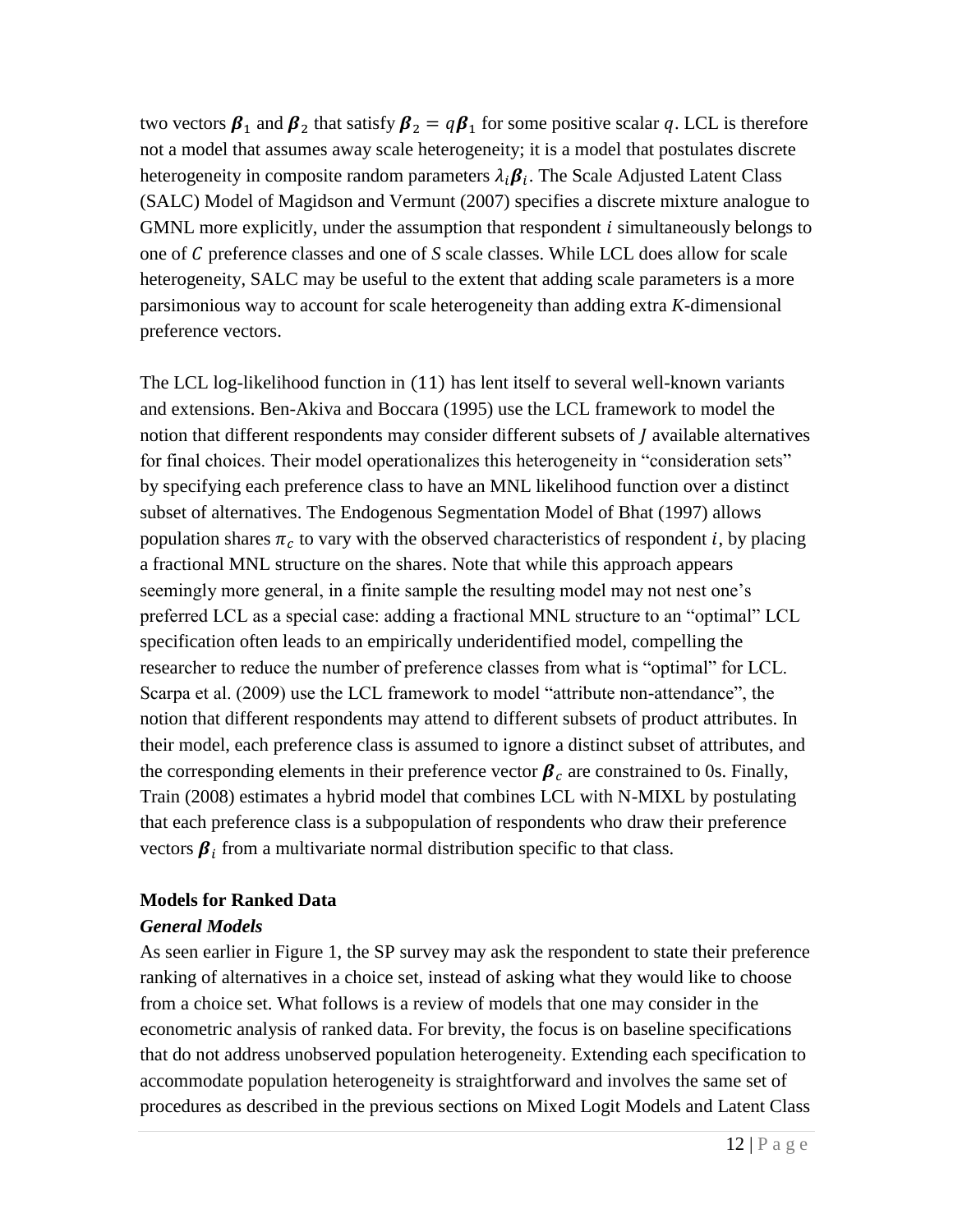Models. In fact, the random parameter extensions of all models reviewed here have already appeared in the literature; see for example Yoo and Doiron (2013), Doiron et al. (2014) and Oviedo and Yoo (2017).

Many economists may find it natural to proceed with the RUM in (1) as a behavioral foundation and formulate models for ranked data by equating the stated preference ranking with the latent ranking of utilities. Indeed, this is the approach that Beggs et al. (1981) take to derive the Rank-Ordered Logit (ROL) Model, which results from assuming that the disturbances  $\varepsilon_{isj}$  are *iid* extreme values, just as under MNL. To facilitate discussion, suppose that respondent *i* faced  $J = 4$  alternatives in scenario *s*, and ranked alternatives 4, 1, 3, and 2 as best, second-best, third-best and worst in that order. The ROL probability of this rank-ordering can be derived as  $P_{is{4,1,3,2}} = Prob(U_{is4} > U_{is1})$  $U_{is3} > U_{is2}$ ), and is given by

$$
(12) Pis{4,1,3,2} = \frac{exp(\lambda \beta' xis4)}{\left[\sum_{l=1}^{4} exp(\lambda \beta' xisl)\right]} \times \frac{exp(\lambda \beta' xis1)}{\left[\sum_{l=1}^{3} exp(\lambda \beta' xisl)\right]} \times \frac{exp(\lambda \beta' xis3)}{\left[\sum_{l=2}^{3} exp(\lambda \beta' xisl)\right]}
$$

where  $\lambda$  is conventionally set to unity to achieve identification. Assuming the disturbances follow a multivariate normal distribution produces the Rank-Ordered Probit (ROP) Model (Train, 2009, p.158), and a generalized extreme value distribution produces the Nested Rank-Ordered Logit (NROL) Model (Dagsvik and Liu, 2009). Each rankordered model directly inherits all the strengths and weaknesses of the corresponding choice model. For instance, ROL is like MNL in that it has a tractable functional form but exhibits the independence of irrelevant alternatives (IIA) property, whereas ROP is like MNP in that it may allow for more flexible substitution patterns but requires computerintensive methods for estimation.

The product structure of ROL intuitively illustrates the primary benefit of using rankordered data relative to choice data, though it must be stressed that this structure is a unique feature of ROL and *is not* shared by other models. Specifically, rank-ordered data provide more information on latent dependent variables (such as  $U_{1.54} > U_{1.51} > U_{1.53} >$  $U_{is2}$ ) than choice data (from which one can only learn the like of  $U_{is4}$  >  $max\{U_{is1}, U_{is2}, U_{is3}\}\)$ , allowing the researcher to estimate a RUM of interest more efficiently. The ROL probability in (12) is a product of MNL probabilities in (3), making the source of efficiency gain easy to see: a single rank-ordered observation contributes to the sample log-likelihood the same amount of information as several choice observations (in this case three) on progressively smaller choice sets. The product structure of ROL is an implication of the IIA property, however, and does not generalize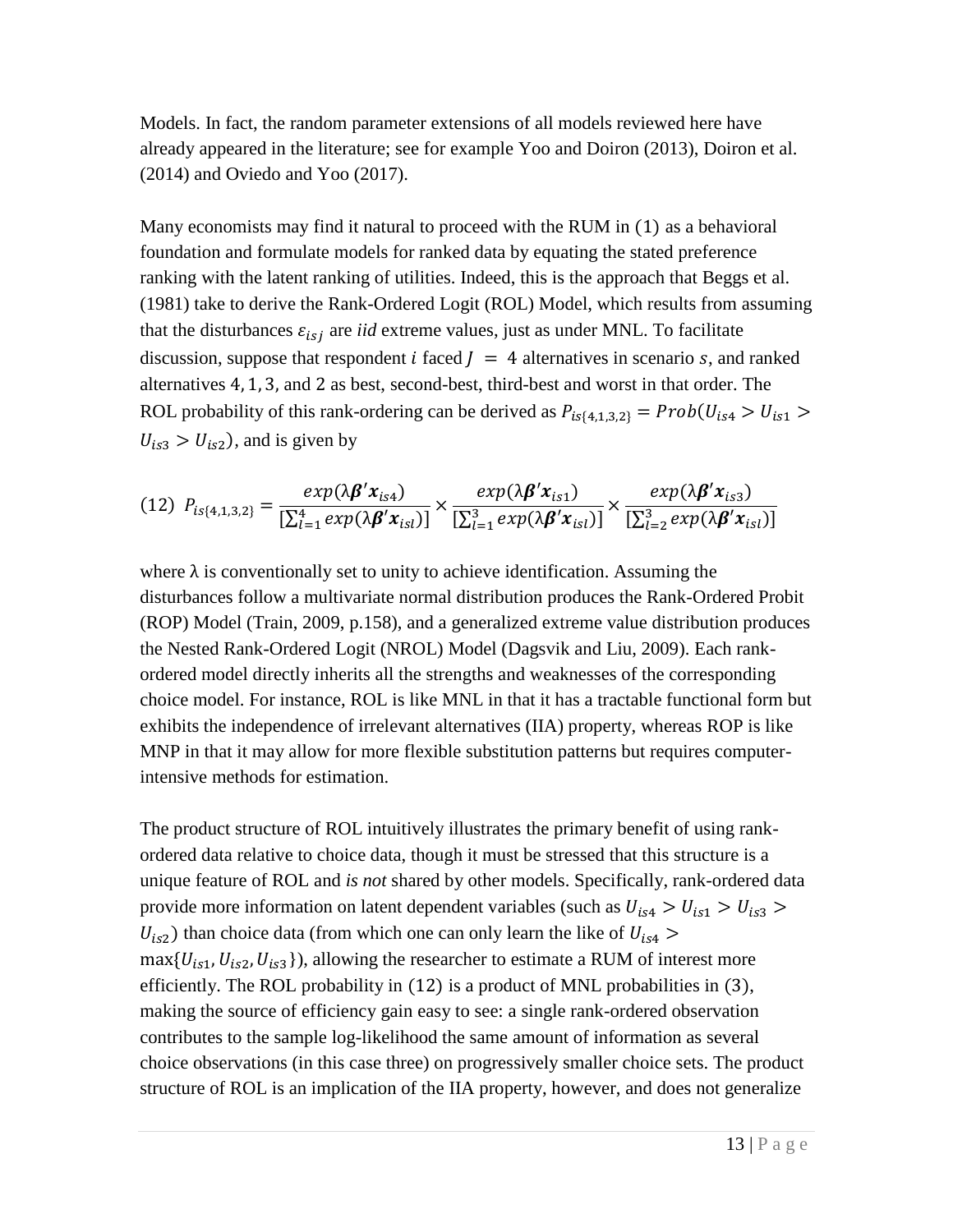to any other rank-ordered choice model. For example, the ROP probability is not a product of MNP probabilities, and the NROL probability is not a product of nested logit probabilities. It nevertheless remains true that ROP and NROL allow the researcher to estimate the RUM of interest more efficiently than their multinomial choice counterparts.

The product structure also implies that ROL (again, neither ROP nor NROL) can be formulated by taking a fundamentally different approach. Instead of modelling the stated ranking as a latent utility ordering, the researcher may model it directly as a particular sequence of choices. Under this approach, continuing with the  $I = 4$  example, the first choice is over all four alternatives, the second choice is over three alternatives except the first choice, and the third choice is over two alternatives excluding the first and second choices; the example extends to other cases in an obvious manner. ROL then results from assuming that each choice is independent of another and generated from MNL. Hausman and Ruud (1987) take this approach to formulate the Heteroskedastic ROL (HROL) Model that allows scale parameter  $\lambda$  to vary across decision stages in the choice sequence, and Ben-Akiva et al. (1992) generalize HROL further by allowing a subset of utility weights to vary across the decision stages. Since Chapman and Staelin (1982), the sequential choice interpretation of ROL has sustained the notion that in cases where the researcher finds a discrepancy between MNL on first choices and ROL, the researcher must consider that as a symptom of unreliable rankings data and focus on the MNL estimation results. While the present section is not intended as a critical review of the empirical literature, we note that if the disturbances are not *iid* extreme values, both MNL and ROL estimators are inconsistent and there is no reason why they must lead to similar estimates.

Fully ranking many alternatives from best to worst may be a task that most respondents find difficult, and SP surveys may be designed to elicit an incomplete ranking instead. For example, Layton and Levine (2003) ask the respondent to identify the best and worst out of five alternatives. When using ROL, it is easy to handle incomplete rankings where preferences are observed only up to the  $C<sup>th</sup>$  best; the researcher simply needs to retain the first *C* MNL probabilities in the full ROL formula. For other types of models and incomplete rankings, the researcher may still formulate suitable econometric specifications by using the RUM in (1) to derive the probability of an incomplete ranking. But the resulting probability would become more cumbersome to evaluate than the corresponding probability of a complete ranking, because of the need to consider all possible permutations of missing preference orderings explicitly; see Vann Ophem et al. (1999) and Layton and Levine (2003) for examples in the context of ROL and ROP respectively.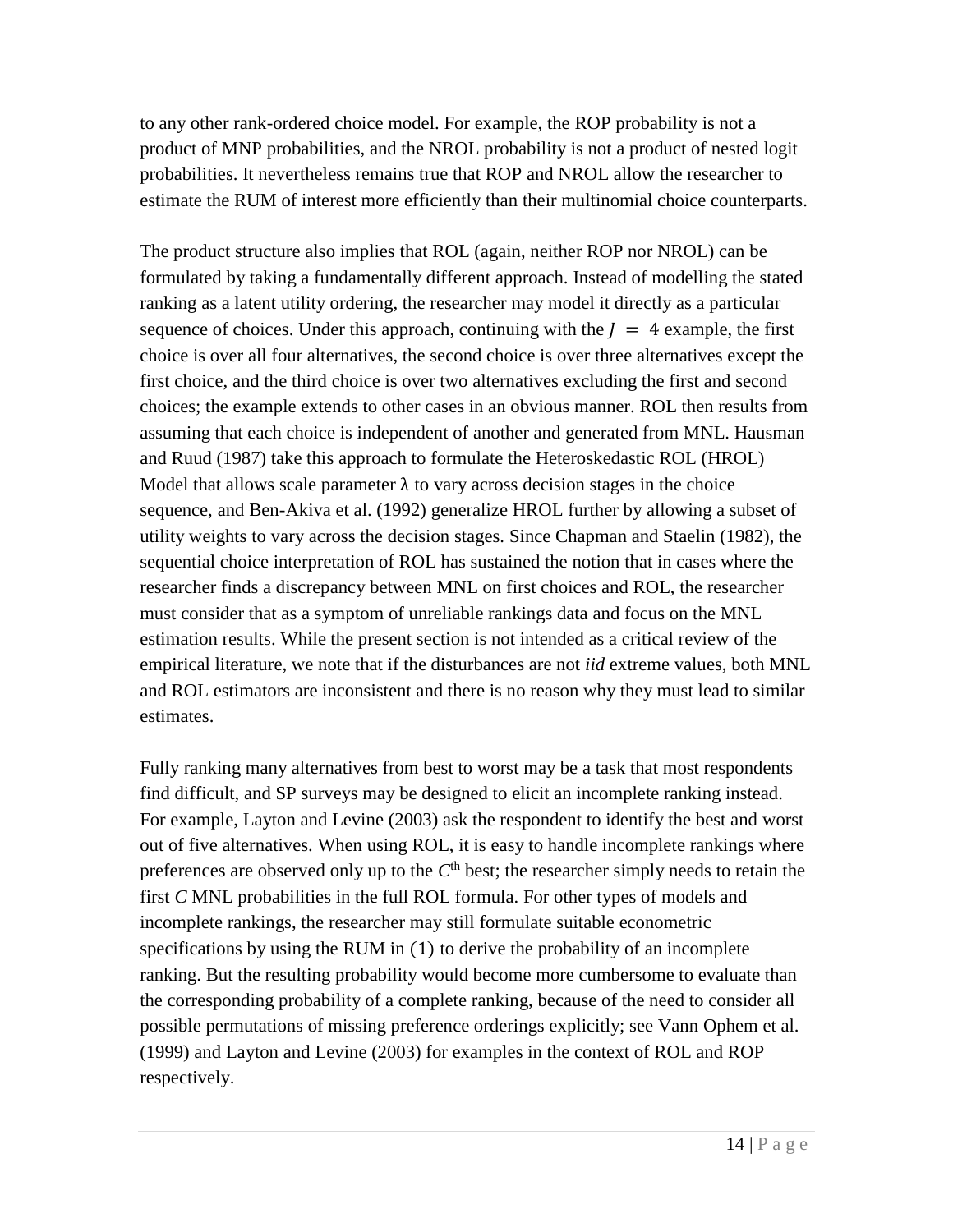# *Profile Case Best-Worst Scaling*

In recent years, an incomplete ranking task that asks the respondent to identify the best and worst *attributes* of an alternative, instead of the best and worst alternatives in a choice set, has become increasingly popular. Figure 2, taken from Yoo and Doiron (2013), shows an example of this type of "profile case" Best Worst Scaling (BWS) task which originates from the same survey as the "multi-profile case" BWS task in Figure 1. Now, instead of identifying the best and worst of three profiles or alternatives, the respondent evaluates one profile and state the best and worst out of its twelve characteristics. Louviere et al. (2015) provide a book-length treatment of the design and econometric analysis of BWS tasks.

|                                              |                                          | <b>Best Aspect</b> | <b>Worst Aspect</b> |
|----------------------------------------------|------------------------------------------|--------------------|---------------------|
| 1. Location:                                 | Private hospital                         |                    |                     |
| 2. Clinical rotations:                       | Three                                    |                    |                     |
| 3. Work hours:                               | <b>Fulltime only</b>                     |                    |                     |
| 4. Rostering:                                | Flexible, usually accommodating requests |                    |                     |
| 5. Staffing levels:                          | Usually well-staffed                     |                    |                     |
| 6. Workplace culture:                        | Unsupportive management and staff        |                    |                     |
| 7. Physical environment:                     | Poorly equipped and maintained facility  |                    |                     |
| 8. Professional development and progression: | No encouragement for nurses              |                    |                     |
| 9. Parking (The parking facilities):         | Limited                                  |                    |                     |
| 10. Responsibility:                          | Appropriate responsibility               |                    |                     |
| 11. Quality of care:                         | Poor                                     |                    |                     |
| 12. Weekly Salary:                           | \$950                                    |                    |                     |

**Figure 2: Example of a scenario describing profile case Best Worst Scaling**

While one may analyse profile case BWS using general econometric models for incomplete rankings, by far the most popular method is a purpose-built variant of MNL known as the Maximum-Difference (Max-Diff) Model (Marley and Louviere, 2005). When a profile case BWS respondent identifies the best and worst of  $K$  attributes, Max-Diff postulates that the respondent would evaluate  $K \times (K - 1)$  options where each option is a potential pair of best and worst attributes, and choose the option that maximizes their utility; in the context of Figure 2,  $\{Best = Private Hospital,$  $$950$ } is one option, and so are {Best = \$950, Worst = Private Hospital} and other permutations of the job aspects. The Max-Diff probability takes a MNL functional form defined over such  $K \times (K - 1)$  options, where the index for each option measures the utility difference between the best attribute and the worst attribute in that pair; for example, options  ${Best = Private Hospital, Worst = fulltime only}$  and  ${Best = fulltime}$ only, Worst = Private Hospital} would have index values of  $(\theta^{private\; hospital}$  –  $\theta^{full time \text{ only}}$  and  $(\theta^{full time \text{ only}} - \theta^{private \text{ hospital}})$  respectively, where  $\theta^k$  measures utility from attribute  $k$  and is a parameter to be estimated. The name Max-Diff originates from the assumption that the respondent would choose a pair that maximizes the utility difference between the two component attributes. Eliciting choices over attributes directly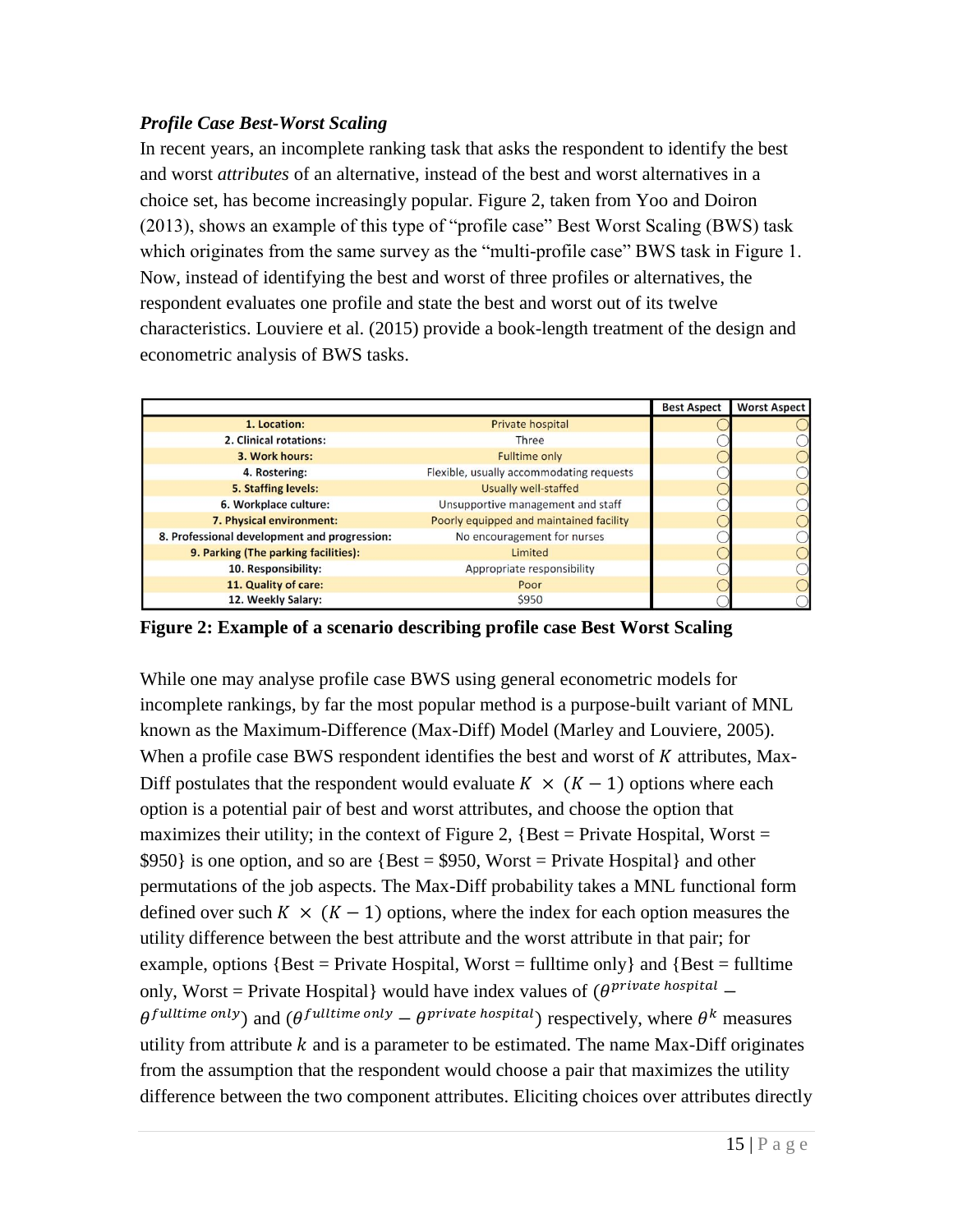has interesting implications for econometric identification and interpretation of utility parameters. For example, profile case BWS allows one to infer whether job aspect "private hospital" is preferred to another job aspect "fulltime only", whereas the SP survey eliciting choices over alternatives allows one to infer only whether changing one job aspect is preferred to changing another job aspect. See Yoo and Doiron (2013) for fuller comparisons.

# **Computing Strategies for Mixed Logit**  *Alternatives to Maximum Simulated Likelihood*

In principle, once the (simulated) log-likelihood function of a MIXL model has been programmed, estimation of the model can proceed in the usual manner using any popular variant of gradient-based numerical optimization or "hill-climbing" techniques. In practice, however, researchers are likely to face at least two types of computational challenges. First, unless "good" starting values are selected, the numerical optimizer may terminate before finding a maximum, a situation that is often casually described as "the model failed to converge". Unlike MNL, MIXL has a non-concave log-likelihood function which may sometimes display several nearly flat surfaces, making it difficult for the optimizer to see which hill to climb. Second, the numerical optimization process tends to progress rather slowly, and even in the modern computing environment new users of MIXL will quickly become accustomed to waiting for several hours, if not days, before seeing their estimation results. For models like N-MIXL and GMNL that require simulation methods, the source of the computational demand is apparent. While LCL results in a closed-form expression, estimating a *C*-class LCL specification is much more computationally demanding than estimating MNL *C* times because the dimension of the (quasi-)Hessian matrix increases quadratically in the number of model parameters.

For proportional hazard models with discrete heterogeneity, Heckman and Singer (1984) have popularized the use of a fast and numerically stable computing strategy known as the expectation-maximization (EM) algorithms. Bhat (1997) develops a suitable version of the EM algorithm for LCL. The intuition behind this strategy is straightforward. Consider a fictional situation where the researcher can observe class membership dummies  ${d_{ic}}_{c=1}^c$  directly alongside choices and relevant regressors, where  $d_{ic} = 1$  if respondent  $i$  belongs to preference class  $c$  and  $0$  otherwise. Then MLE of each class share  $\pi_c$  is simply the sample mean of  $d_{ic}$  across all respondents, and MLE of preference vector  $\beta_c$  can be obtained from a MNL regression for respondents whose  $d_{ic} = 1$ . More formally, the sample log-likelihood of observing the class dummies and choices in this fictional case is given by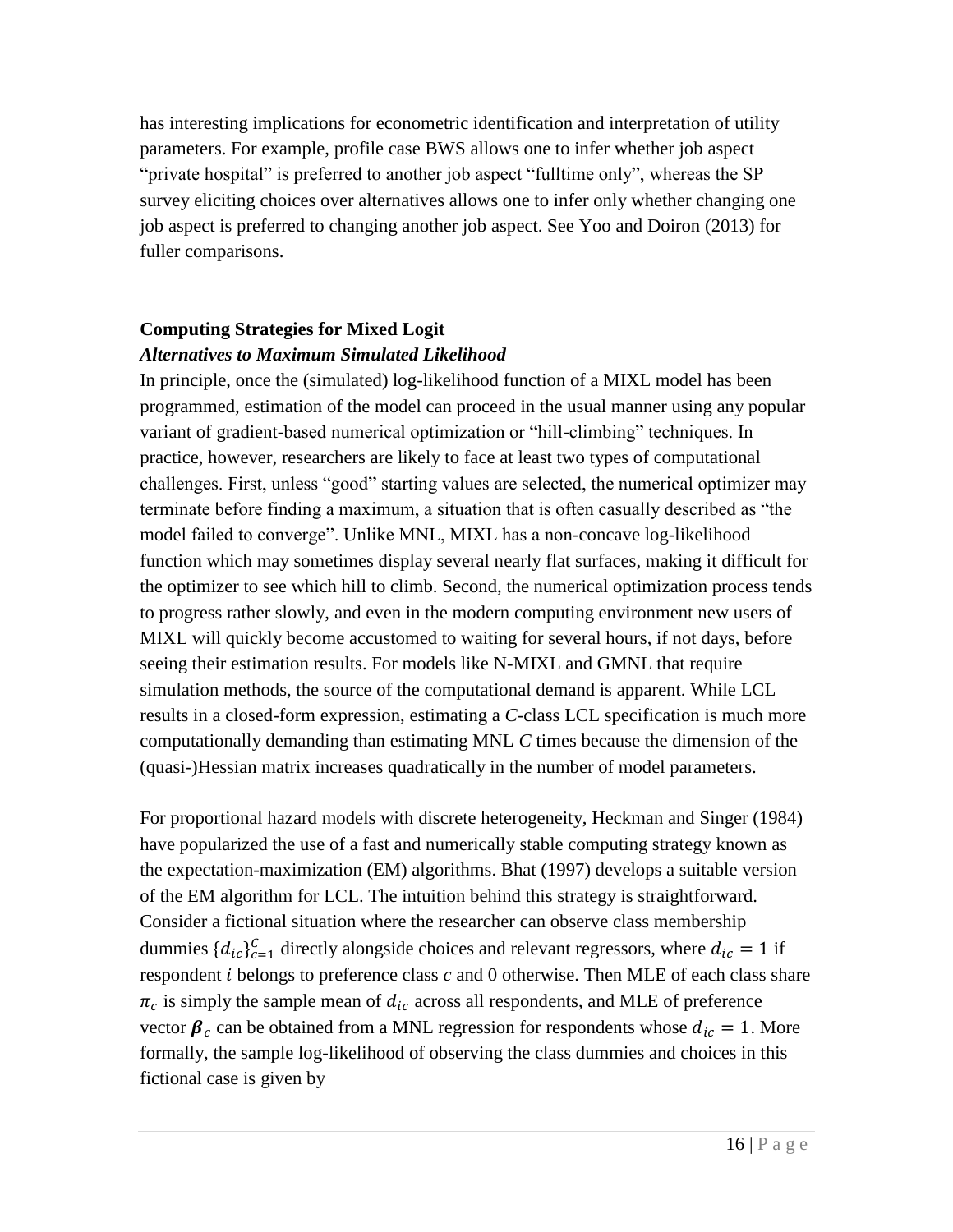$$
(13) \ \kappa(\{\boldsymbol{\beta}_c\}_{c=1}^C, \{\pi_c\}_{c=1}^{C-1}) = \left(\sum_{i=1}^N \sum_{c=1}^C d_{ic} \ln \pi_c\right) + \left(\sum_{i=1}^N \sum_{c=1}^C d_{ic} \ln L_i^{MNL}(\boldsymbol{\beta}_c)\right)
$$

where we use the same notation as earlier. Of course the fictional construct  $\{d_{ic}\}_{c=1}^{C}$  is always missing in the real world, and Bhat's EM algorithm is operationalized by replacing each  $d_{ic}$  with its expected value conditional on choices, or "posterior class shares", which takes a tractable functional form of  $w_{ic} = E(d_{ic} | choices) = \pi_c \times$  $L_i^{MNL}(\beta_c)/(\sum_{s=1}^C \pi_s \times L_i^{MNL}(\beta_s))$ . More specifically, at iteration t, the researcher evaluates  $w_{ic}$  using the estimates of  $\{\beta_c\}_{c=1}^C$  and  $\{\pi_c\}_{c=1}^{C-1}$  obtained from the preceding iteration  $t - 1$ ; then, the researcher obtains updates to each  $\pi_c$  by taking the sample mean of the resulting  $w_{ic}$  across respondents, and  $\beta_c$  by running a weighted MNL regression where each respondent's choice observations are weighted by their own  $w_{ic}$ . Interestingly, repeating this simple procedure until the estimates do not change between iterations produces the estimates that maximize the usual sample log-likelihood in (11).

Train (2008) generalizes the EM algorithms to MIXL models incorporating continuous mixing distributions as well as discrete mixture of continuous distributions. At least for N-MIXL, the intuition behind this newer strategy is clear, though it is worthwhile emphasizing from the outset that the resulting Method of Simulated Moment (MSM) estimator is not identical to the MSL estimator when the number of simulated draws is fixed; in this respect, the present procedure contrasts with the EM algorithm for LCL that directly results in MLE. Now consider a fictional situation where the researcher can observe each respondent's  $\beta_i$ , alongside their choices and relevant regressors. Then, MLE of the mean  $\beta$  and covariance  $\Sigma$  for the population multivariate-normal density are simply the sample mean and covariance of  $\beta_i$ . The sample log-likelihood of observing  $\beta_i$ and choices is then given by

(14) 
$$
\kappa(\boldsymbol{\beta}, \boldsymbol{\Sigma}) = \left(\sum_{i=1}^{N} ln MVN(\boldsymbol{\beta}_i; \boldsymbol{\beta}, \boldsymbol{\Sigma})\right) + \left(\sum_{i=1}^{N} ln L_i^{MNL}(\boldsymbol{\beta}_i)\right)
$$

which shows why estimating  $\beta$  and  $\Sigma$  does not require estimating any MNL model: the second term does not depend on  $\beta$  and  $\Sigma$ . In practice, operationalizing this strategy requires replacing  $\beta_i$  with simulated draws  $\{\beta_i^r\}_{r=1}^R$ , and weighting each draw  $\beta_i^r$  by its simulated "posterior density"  $h_i^r = L_i^{MNL}(\beta_i^r) / (\sum_{m=1}^R L_i^{MNL}(\beta_i^m))$ . Specifically, at iteration t, the researcher generates  $\{\beta_i^r\}_{r=1}^R$  using  $\beta$  and  $\Sigma$  obtained at iteration  $t-1$ , and evaluates  $\{h_i^r\}_{r=1}^R$  using those draws; then, the researcher obtains updates to  $\beta$  and  $\Sigma$ by computing the weighted sample mean and covariance of those draws, using  $\{h_i^r\}_{r=1}^R$  as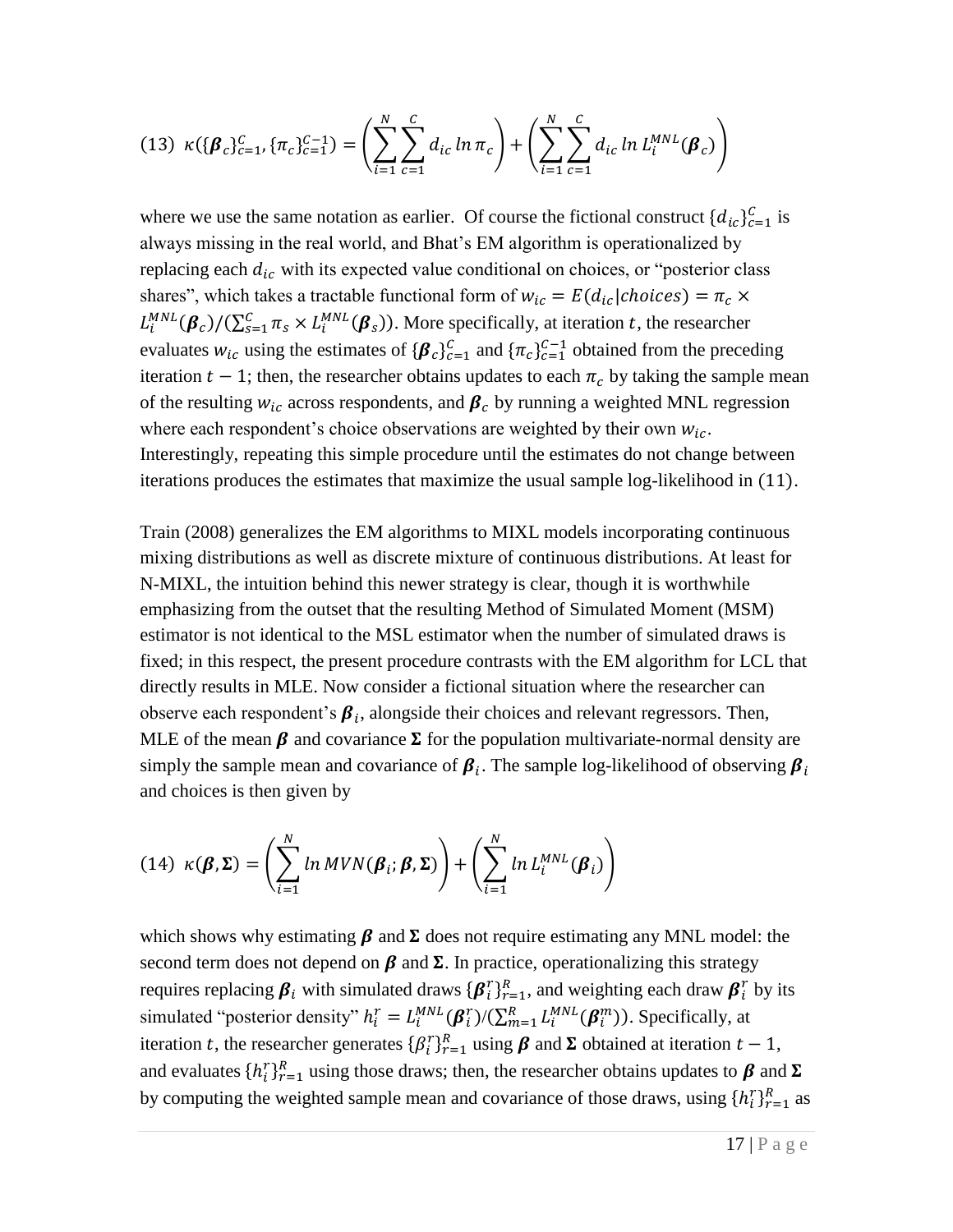weights. This recursive procedure continues until the estimates of  $\beta$  and  $\Sigma$  do not change between iterations. While this procedure still requires simulation of the likelihood function that appears in the denominator of  $\{h_i^r\}_{r=1}^R$ , it is a much simpler task than MSL that also requires computation of the gradient and (quasi-)Hessian of the simulated loglikelihood function with respect to  $\beta$  and  $\Sigma$ .

When it comes to continuous mixture models like N-MIXL, the Hierarchical Bayesian (HB) procedure of Train (2001) is a popular alternative to EM. The name originates from approaching estimation of MIXL as a task that involves placing a prior distribution on a prior distribution. Continuing with the N-MIXL example, at the top-level, the researcher places a prior distribution on unknown parameters  $\beta$  and  $\Sigma$  of population density  $MVN(\beta_i; \beta, \Sigma)$ . Then, at the next level, the researcher uses density  $MVN(\beta_i; \beta, \Sigma)$  as a prior distribution on unknown parameters  $\beta_i$  in the MNL likelihood  $L_i^{MNL}(\beta_i)$ . The HB procedure makes it easy to apply Gibbs sampling to simulate the joint posterior distribution of  $\beta$ ,  $\Sigma$ , and  $\beta$ <sub>i</sub>. While an adequate summary of the technical details cannot be provided here, note that the procedure offers computational advantages that are similar to EM; generating draws of  $\beta_i$  from its posterior distribution is a much simpler simulation exercise than what MSL demands, and updating the posteriors of  $\beta$  and  $\Sigma$ involve basic algebraic operations on those draws. As Train (2001) stresses, the researcher may choose to use the HB procedure as an alternative computing strategy to obtain MSL estimates of MIXL models, without adopting it as a method of drawing Bayesian inferences; the posterior mean of  $\beta$  and  $\Sigma$  are asymptotically equivalent to the MSL estimator, though in a finite sample they may not be identical.

# *A Comparison of Methods*

What explains the continued popularity of ML and MSL estimation of MIXL models, when these faster computing strategies are available? One possible factor is adaptability. Within the ML and MSL framework, when the researcher plans to incorporate a new mixing distribution, they only need to reprogram the (simulated) log-likelihood function; the extra step of coding algebraic derivatives is optional. For the EM algorithms and the HB procedure, however, incorporating a new mixing distribution may require more substantive changes to the recursive steps. A second and possibly more important factor is that, ironically, the faster computing strategies tend to slow down and may even run slower than ML and MSL as soon as the researcher simplifies the model specification by constraining certain parameters to be non-random. For example, consider estimation of LCL using equation (13). The presence of just one parameter that is common to all classes immediately implies that one cannot break down the second term into *C* separate MNL models, and maximizing this term would require joint estimation of all classspecific parameters as well as the common parameter. Train (2009, p.308) reports an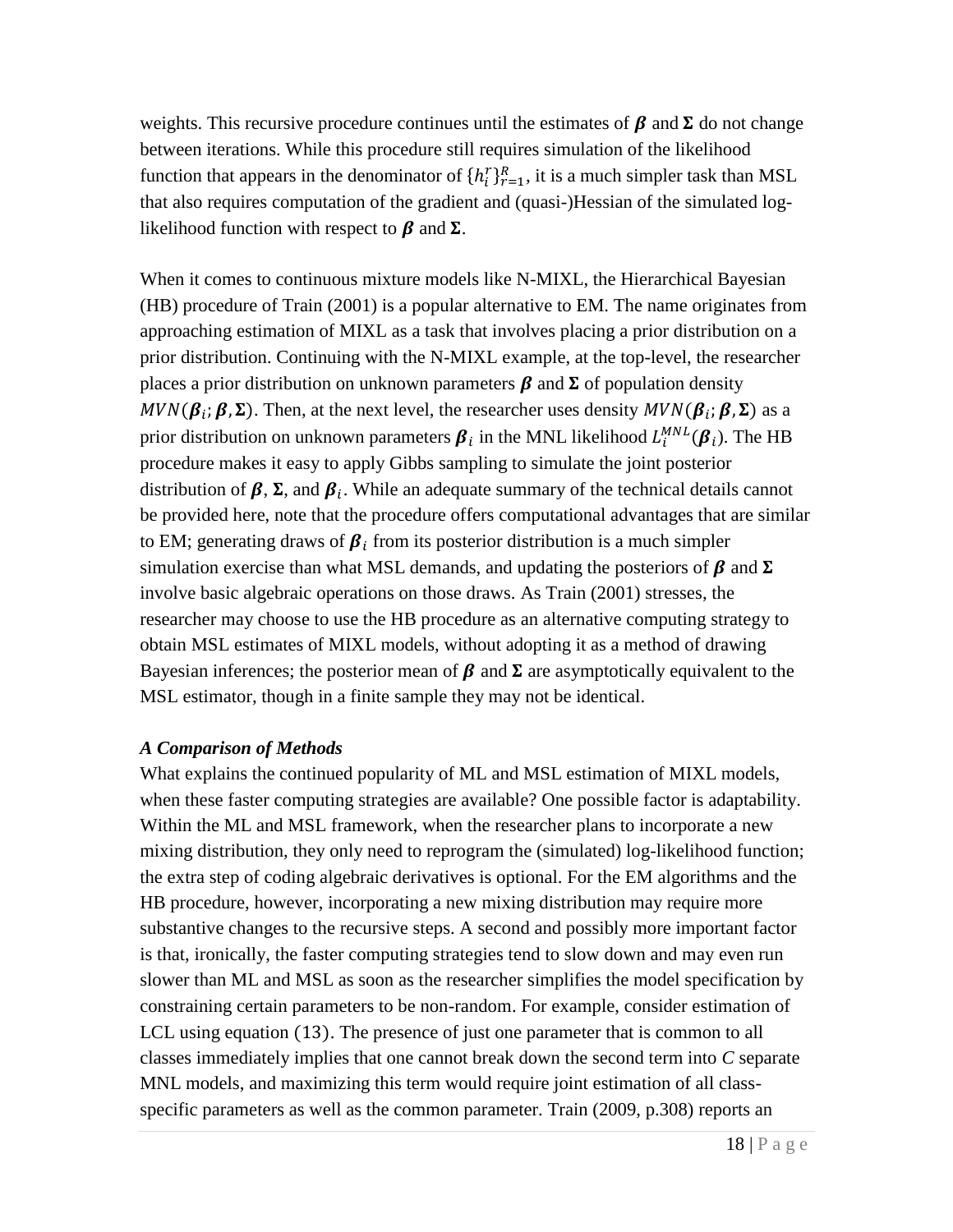illustrative N-MIXL application that involves 5 random parameters and 1 non-random parameter; in that case MSL finds a solution almost three times faster than the HB procedure. This kind of slowdown is a major drawback considering that the researcher may often want to estimate MIXL specifications with some non-random parameters, for example to distinguish observed heterogeneity in preferences from unobserved heterogeneity.

The non-concave log-likelihood functions of MIXL models may exhibit not only flat surfaces, but also several local maxima. Unless "good" starting values are selected, even when the numerical optimizer produces a solution, there is no reason why the solution should be a global maximum. Despite the textbook emphasis on the importance of checking the sensitivity of results to alternative starting values, most empirical studies using MIXL, including many of our own, rarely report which starting values have been used and explored over. The folklore suggests that most practitioners use estimation results for special cases of a final model as starting values for the final model. As an alternative to this conventional strategy, Hole and Yoo (2017) explore the use of population-based optimization heuristics to conduct a more global search for "good" starting values. The findings suggest that the heuristics-based strategy may locate better maxima than the conventional strategy, even in those instances where multiple special cases of a final model lead to an identical and hence seemingly global maximum.

# **Econometric Analysis with Multiple Data Sources**

# *Combining SP Data*

SP methods are especially amenable to various research design strategies that involve combining data. If the researcher conducts a SP survey with multiple samples drawn from the same population or similar populations, would they obtain comparable findings across the samples? Several studies have addressed this type of external validity question explicitly. For example, Capparos et al. (2008) investigate the robustness of preferences across data on choices and data on the best alternative from a ranking exercise, by randomizing respondents to either a choice format or a ranking format of an identical survey. Hall et al. (2006) compare the preferences for genetic tests for a general population sample and a sample where the choices are more salient. Fiebig et al. (2009) consider joint decision-making and explore differences in the preferences of women making choices and providers making recommendations in relation to cervical screening. Doiron and Yoo (2017) test the temporal stability of preferences by administering the SP survey in Figure 1 to the same group of respondents twice over a span of about 12 months. If data collection occurs before and after a policy intervention, then repeated SP surveys can be used as a method of policy evaluation such as in Johar et al. (2013).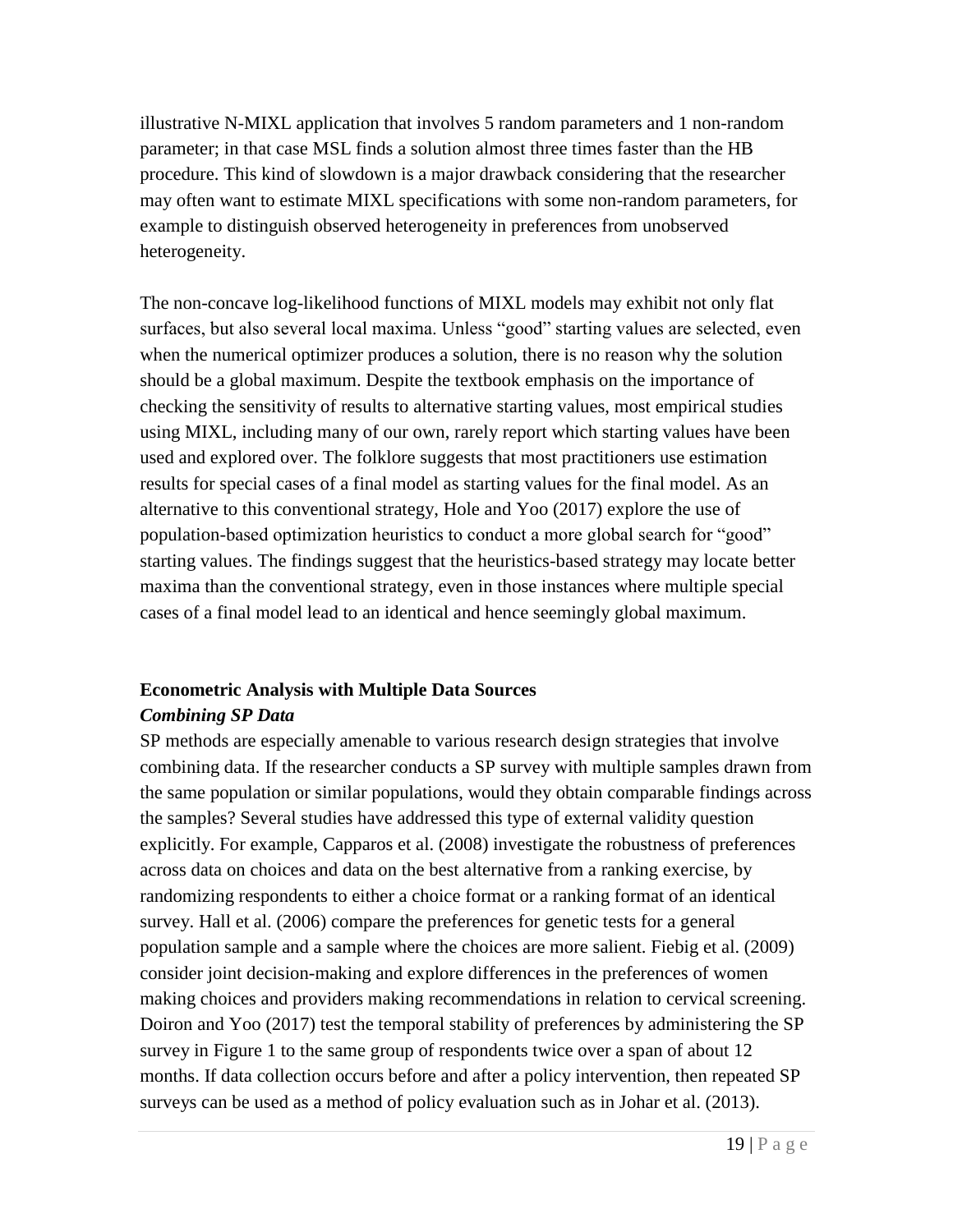Even within the MNL framework, testing the stability of preferences is not a simple matter of testing whether utility parameters  $\beta^A$  and  $\beta^B$  are identical across data A and data B. The confounding factor is a possible shift in the scale; even when the underlying utility parameters are identical at  $\beta$ , the identified parameters  $\beta^A = \lambda^A \beta$  and  $\beta^B = \lambda^B \beta$ may diverge in case there is more behavioral noise in one data relative to the other. In the context of Doiron and Yoo (2017), for example, one may conjecture that there would be less behavioural noise in the repeat survey since having participated in the initial survey may make the respondents more familiar with the choice task. A popular way to allow for possible scale differences in evaluation of preference stability is to focus on WTP parameters, which are not affected by variations in the scale. But such tests on WTP must be applied with caution because a difference in the marginal utility of money (in the denominator) could induce the WTP parameters to diverge even when utilities associated with all other attributes (in the numerator) are identical. Indeed, Doiron and Yoo (2017) find more evidence of stability in direct comparisons of utility parameters  $\beta^A$  and  $\beta^B$ than in comparisons of WTP, due to a substantial temporal variation in the marginal utility of money. As far as using parameter ratios to cancel out the scale factor goes, any one of utility parameters can be used as the common denominator of the ratios, and sensitivity checks across alternative choices of the denominator utility would be appropriate.

### *Combined SP-RP Data*

In most cases the primary motivation for collecting SP data is the lack of suitable RP data, but in applications involving consumer goods the researcher may have access to both sources of data. Two well-known examples are Ben-Akiva and Morikawa (1990) who analyse transport mode choices by commuters, and Brownstone et al. (2000) who analyse private vehicle choices by households, using data collected from both SP and RP surveys. Even in these instances, however, the type and detail of information on product attributes are likely to vary across the two surveys, arguably for good reasons; constraining the flexibility, or increasing the complexity, of a SP design in an effort to create a replica of a RP choice context defeats the purpose of collecting SP data. The SP survey by Brownstone et al. (2000), for example, incorporates alternative fuel vehicles that are not available on the market but does not include all varieties of conventional vehicle models that are available on the market.

In an econometric analysis of SP-RP data, an important consideration is therefore how best to exploit differences between the two data sources to the researcher's advantage. An oft-cited principle is to use the large amount of independent variation in product attributes in the SP data to improve the statistical precision of utility parameter estimates associated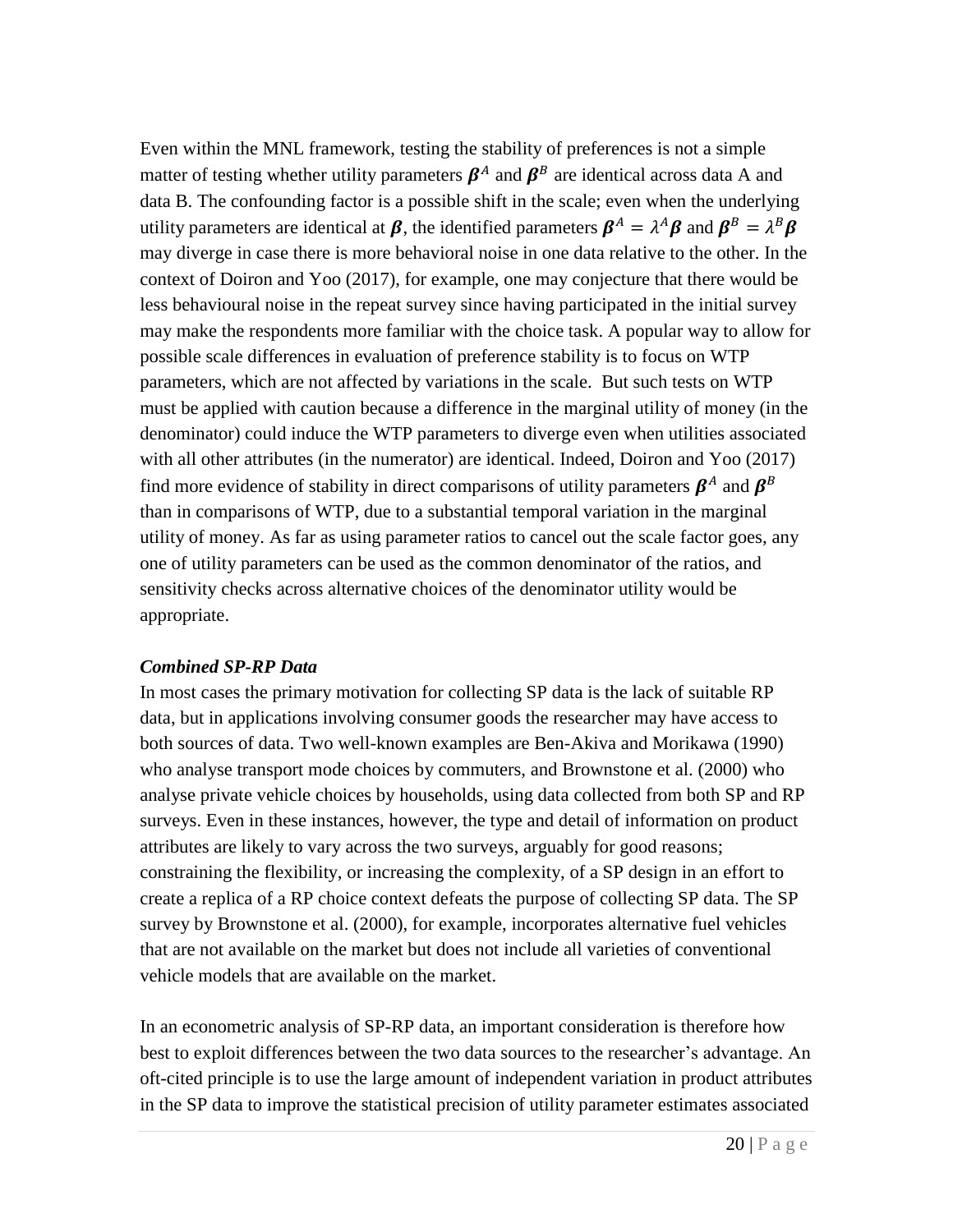with those attributes, and to use the actual market settings of the RP data to estimate alternative-specific constants that equate the predicted market shares of existing products with their observed market shares (Train, 2009, Ch 7). Obviously, before allowing the SP and RP components of the implied joint model to share the utility parameters, the researcher should allow for a potential shift in the scale between the two data sources. The scale variation is arguably a bigger issue in the present context than in the comparison of two SP data sets, because the composition of unobservables affecting RP choices can be fundamentally different from those affecting SP choices: for example, consider the influence of the "word of mouth" in the RP settings.

The basic template for the joint RUM of RP-SP data may be summarized as follows. Suppose that explanatory variables are categorized into  $x_{isj}^{shared}$ ,  $x_{isj}^{SP}$  and  $x_{isj}^{RP}$ , where  $x_{isj}^{shared}$  have identical utility parameters between the two data sources subject to the scale difference, and  $\mathbf{x}_{isj}^{SP}$  and  $\mathbf{x}_{isj}^{RP}$  have distinct utility parameters specific to the superscripted data sources. For instance,  $x_{isj}^{shared}$  may include product attributes that are observed in both settings, whereas  $x_{isj}^{SP}$  and  $x_{isj}^{RP}$  may include alternative-specific constants. Then the econometric model may be formulated from a system of RUM equations

(15) 
$$
U_{isj}^{SP} = \delta^{SP'} x_{isj}^{SP} + \beta^{SP'} x_{isj}^{Shared} + \varepsilon_{isj}^{SP}
$$
  
(16) 
$$
U_{isj}^{RP} = \delta^{RP'} x_{isj}^{RP} + \lambda^{RP} \beta^{SP'} x_{isj}^{Shared} + \varepsilon_{isj}^{RP}
$$

where the scale of the SP equation is normalized to 1 so that  $\lambda^{RP}$  measures the scale of the RP equation relative to the SP equation. As long as  $\lambda^{RP}$  is a non-random parameter, whether  $\delta^{RP}$  is subjected to scaling or not is a matter of re-parameterization that does not affect substantive results. As usual, assuming the *iid* type-I extreme value disturbances lead to MNL (Ben-Akiva and Morikwa, 1990) and modelling the utility parameters as multivariate-normal random coefficients lead to N-MIXL (Brownstone et al., 2000; Small et al., 2005). In practice, partitioning explanatory variables into  $x_{isj}^{shared}$ ,  $x_{isj}^{SP}$  and  $x_{isj}^{RP}$  is informed as much by a pre-analysis based on separate models for SP and RP data as by a survey design. For instance, in case the SP and RP coefficients on a shared attribute does not take the same sign in the separate models, ascribing their difference to a shift in the scale would be inappropriate.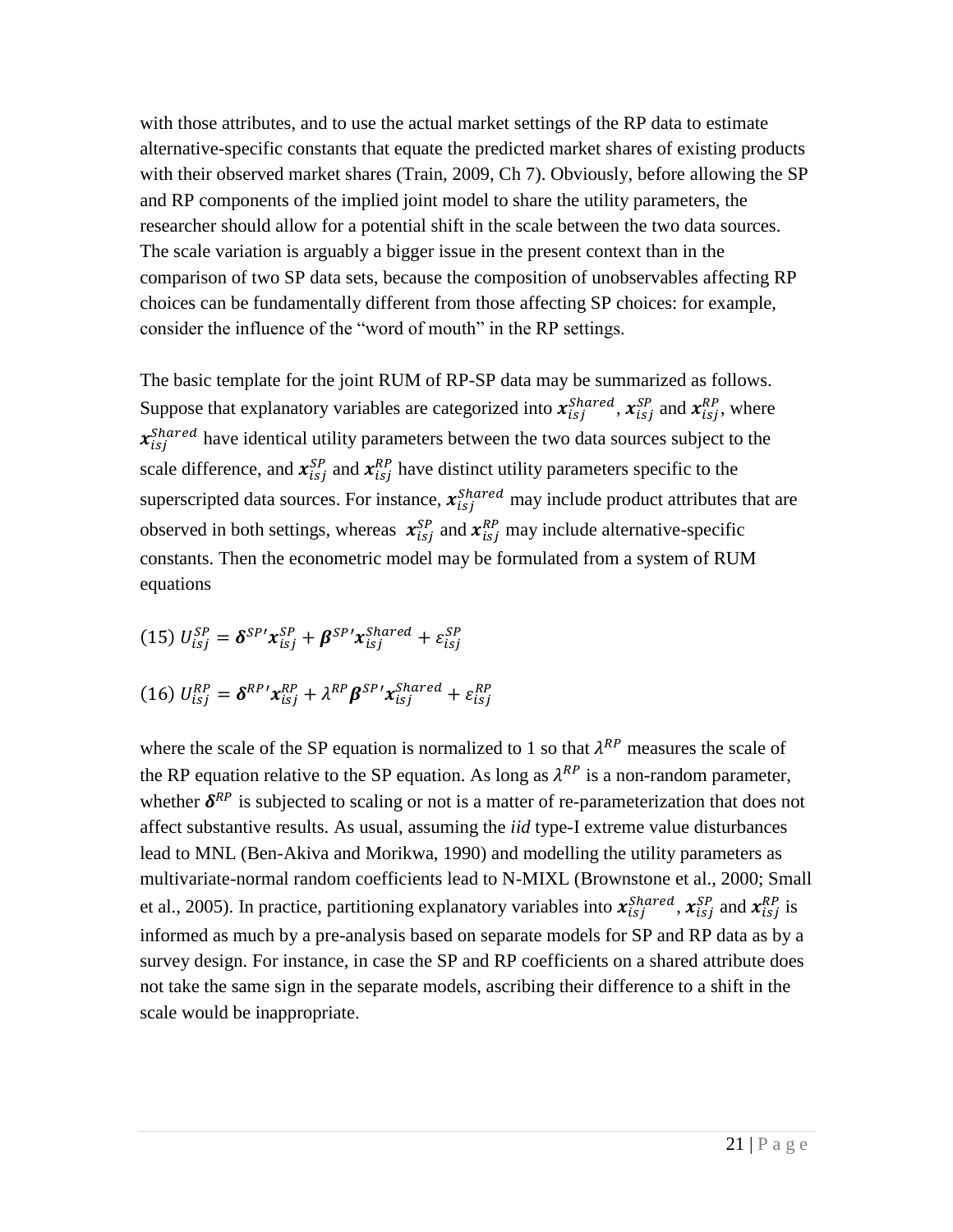# **Conclusion**

Modelling and understanding heterogeneity in how people make choices remains an active area of research. In these endeavours, stated preference methods are popular providing a cost-effective means of generating data that can address such questions, and in some cases, questions which are not amenable to analysis using conventional data sources. Their potential to be even more useful is likely to lie in clever research design strategies. In addition to the data combination examples discussed previously in this chapter, SP methods can be used in conjunction with conventional data collections; see Joyce et al. (2010) where DCEs have been imbedded in a longitudinal survey of doctors and King et al. (2007) where patient preferences for preventive asthma medications preferences were elicited using a DCE embedded in a randomized clinical trial. The econometric methodology for the appropriate analysis of such data has been reviewed but this is likely to be a fruitful area of future research as new challenges in combining data arise.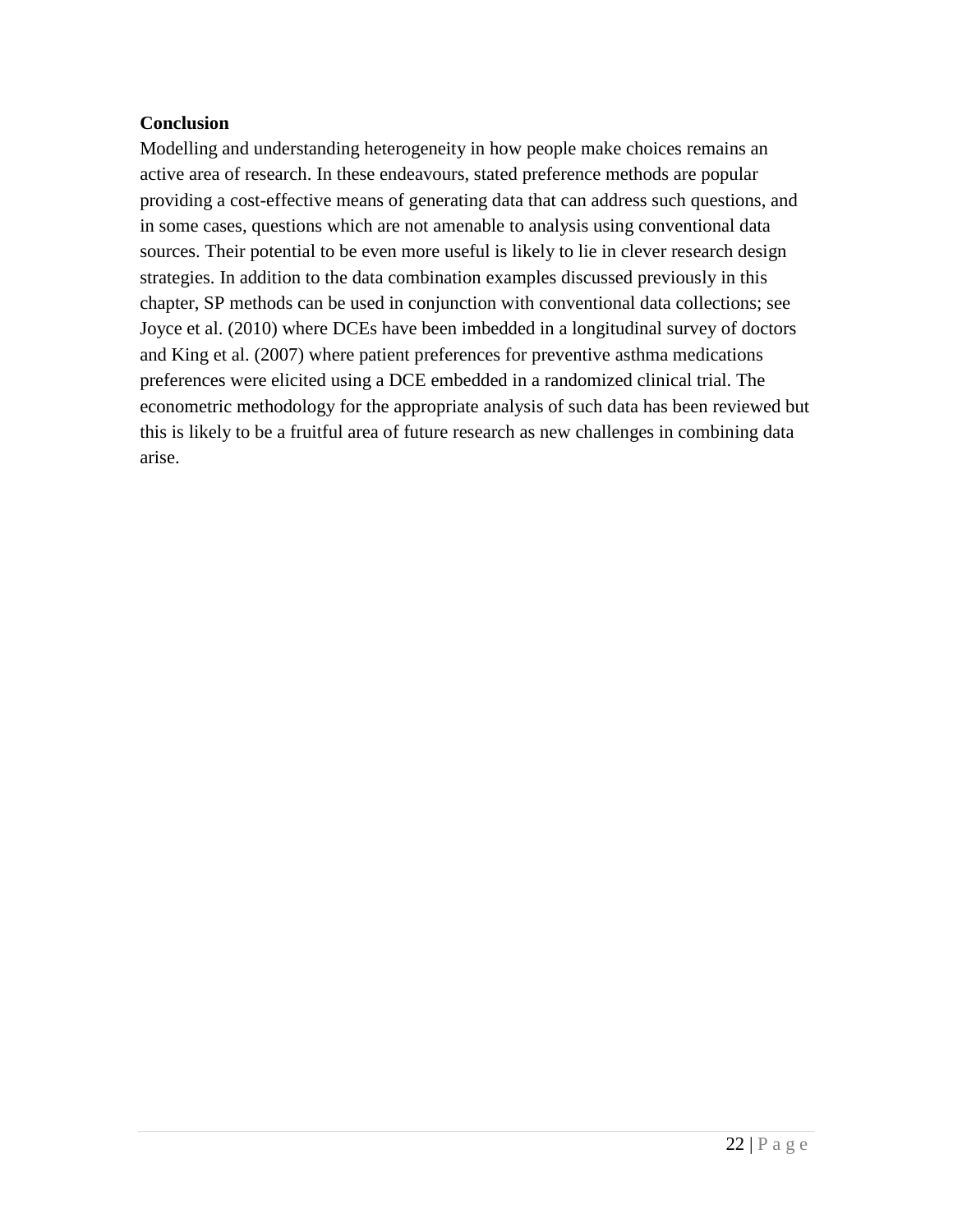### **References**

- Beggs, S., Cardell, S., and Hausman, J. (1981). "Assessing the potential demand for electric cars", *Journal of Econometrics* 16, 1-19.
- Ben-Akiva, M. and Boccara, B. (1995), "Discrete choice models with latent choice sets", *International Journal of Research in Marketing*, 12, 9-24.
- Ben-Akiva, M. and Morikawa, T. (1990), " Estimation of switching models from revealed preferences and stated intentions", *Transportation Research Part A*, 24, 485-495.
- Ben-Akiva, M., Morikawa, T., and Shiroishi, F. (1992), "Analysis of the reliability of preference ranking data", *Journal of Business Research* 24, 149-164.
- Ben-Akiva, M., McFadden, D. and Train, K. (2016), "Foundations of stated preference elicitation: Consumer behavior and choice-based conjoint analysis", University of California, Berkeley, [http://eml.berkeley.edu/train/foundations.pdf.](http://eml.berkeley.edu/train/foundations.pdf)
- Bhat, C. R. (1997), "An endogenous segmentation mode choice model with an application to intercity travel", *Transportation Science*, 31, 34-48.
- Brownstone, D., Bunch, D., and Train, K. (2000), "Joint mixed logit models of stated and revealed preferences for alternative-fuel vehicles", *Transportation Research Part B* 34, 315–338.
- Caparros, A., Oviedo, J. L., and Campos, P. (2008), "Would you choose your preferred option? Comparing choice and recoded ranking experiments", *American Journal of Agricultural Economics* 90, 843-855.
- Carson, R.T. and Hanemann, W.M. (2005), "Contingent valuation", in *Handbook of Environmental Economics*, Volume 2, Edited by K.-G Maler, and J.R. Vincent, Elsevier B.V. Chapter 17, pp 821-934.
- Chapman, R. G. and Staelin R. (1982), "Exploiting rank ordered choice set data within the stochastic utility model", *Journal of Marketing Research* 19, 288-301.
- Dagsvik, J. K. and Liu, G. (2009), "A framework for analyzing rank ordered data with application to automobile demand", *Transportation Research Part A* 43, 1-12.
- Doiron, D. Hall, J., Kenny, P. and Street, D.J, (2014), "Job preferences of students and new graduates in nursing", *Applied Economics*, 46:9, 924-939.
- Doiron, D. and Yoo, H. I. (2017), "Temporal stability of stated preferences: the case of junior nursing jobs", *Health Economics* 26, 802-809.
- Fiebig, D.G., Haas, M., Hossain, I., Street, D.J. and Viney, R. (2009), "Decisions about Pap tests: What influences women and providers", *Social Science and Medicine* 68, 1766-1774.
- Fiebig, D.G., Keane, M.P., Louviere, J.J. and Wasi, N. (2010), "The generalized multinomial logit model: Accounting for scale and coefficient heterogeneity", *Marketing Science* 29, 393-421.
- Griliches, Z. (1986), "Economic data issues" Ch. 25 of Z. Griliches and M.D. Intriligator eds. *Handbook of Econometrics*, North Holland.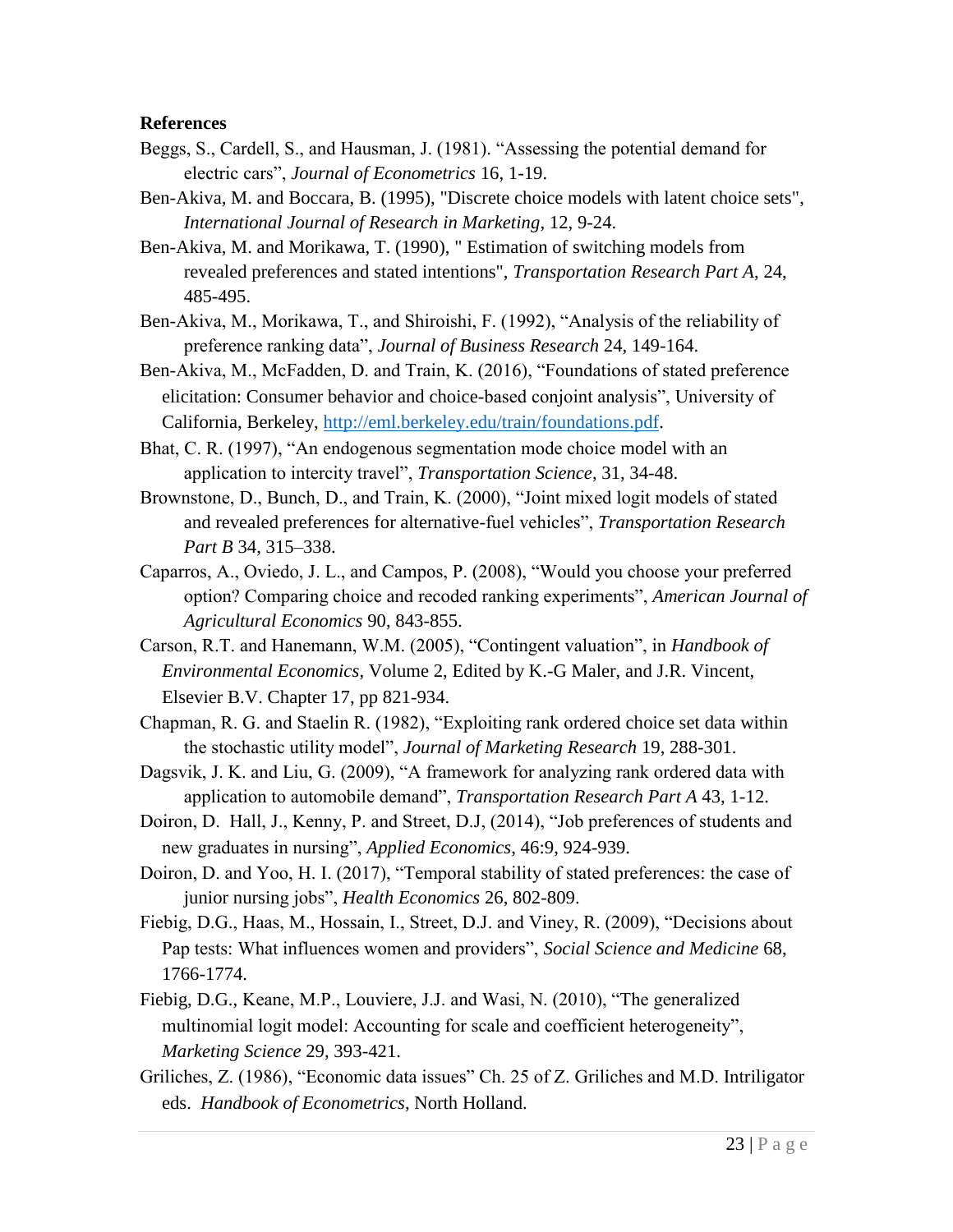- Groves, R.M., Fowler, F.J., Couper, M.P., Lepkowski, J.M. Singer, E. and Tourangeau, R. (2009), *Survey Methodology*, New Jersey: Wiley.
- Hall, J.P., King, M.T., Fiebig, D.G., Hossain, I., and Louviere (2006), "What influences participation in genetic carrier testing? Results from a discrete choice experiment", *Journal of Health Economics*, 25, 520-537.
- Hausman, J. A. and Ruud, P. A. (1987), "Specifying and testing econometric models for rank-ordered data", *Journal of Econometrics* 34, 83-104.
- Heckman, J. and Singer, B. (1984), "A Method for Minimizing the Impact of Distributional Assumptions in Econometric Models for Duration Data", *Econometrica* 52, pp.271-320.
- Hess, S. and Train, K. (2017), "Correlation and scale in mixed logit models", *Journal of Choice Modelling* 23, 1-8.
- Hole, A. R. and Yoo, H. I. (2017) "The use of heuristic optimization algorithms to facilitate the maximum simulated likelihood estimation of random parameter logit models", *Journal of the Royal Statistical Society: Series C* 66, 997-1013.
- Johar, M., Fiebig, D.G., Haas, M. and Viney, R. (2013), "Using repeated choice experiments to evaluate the impact of policy changes on cervical screening", *Applied Economics* 45 (14), 1845-1855.
- Joyce, C., Scott, A., Jeon, S., Humphreys, J., Kalb, G., Witt, J. and Leahy, A. (2010), "The "Medicine in Australia: Balancing Employment and Life (MABEL)" longitudinal survey - Protocol and baseline data for a prospective cohort study of Australian doctors' workforce participation", *BMC Health Services Research*, 10-50.
- Kamakura, W. A. and Russell, G. (1989), "A probabilistic choice model for market segmentation and elasticity structure", *Journal of Marketing Research* 26, 379–390.
- Kesternich, I., Heiss, F., McFadden, D. and Winter, J. (2013), "Suit the action to the word, the word to the action: Hypothetical choices and real decisions in Medicare Part D", *Journal of Health Economics*, 32, 1313-24.
- King, M.T., Hall, J.P., Lancsar, E.J., Fiebig, D.G., Hossain, I., Louviere, J.J., Reddell, H.K. and Jenkins, C.R. (2007), "Patient preferences for managing asthma: Results from a discrete choice experiment", *Health Economics*, 16, 703-717.
- Lancsar, E., Fiebig, D.G. and Hole, A.R. (2017), "Discrete choice experiments: A guide to model specification, estimation and software", *PharmacoEconomics*, 35(7), 697- 716.
- Layton, D. F. and Levine, R. A. (2003), "How much does the far future matter? A hierarchical Bayesian analysis of the public's willingness to mitigate ecological impacts of climate change", *Journal of the American Statistical Association* 98: 533-544.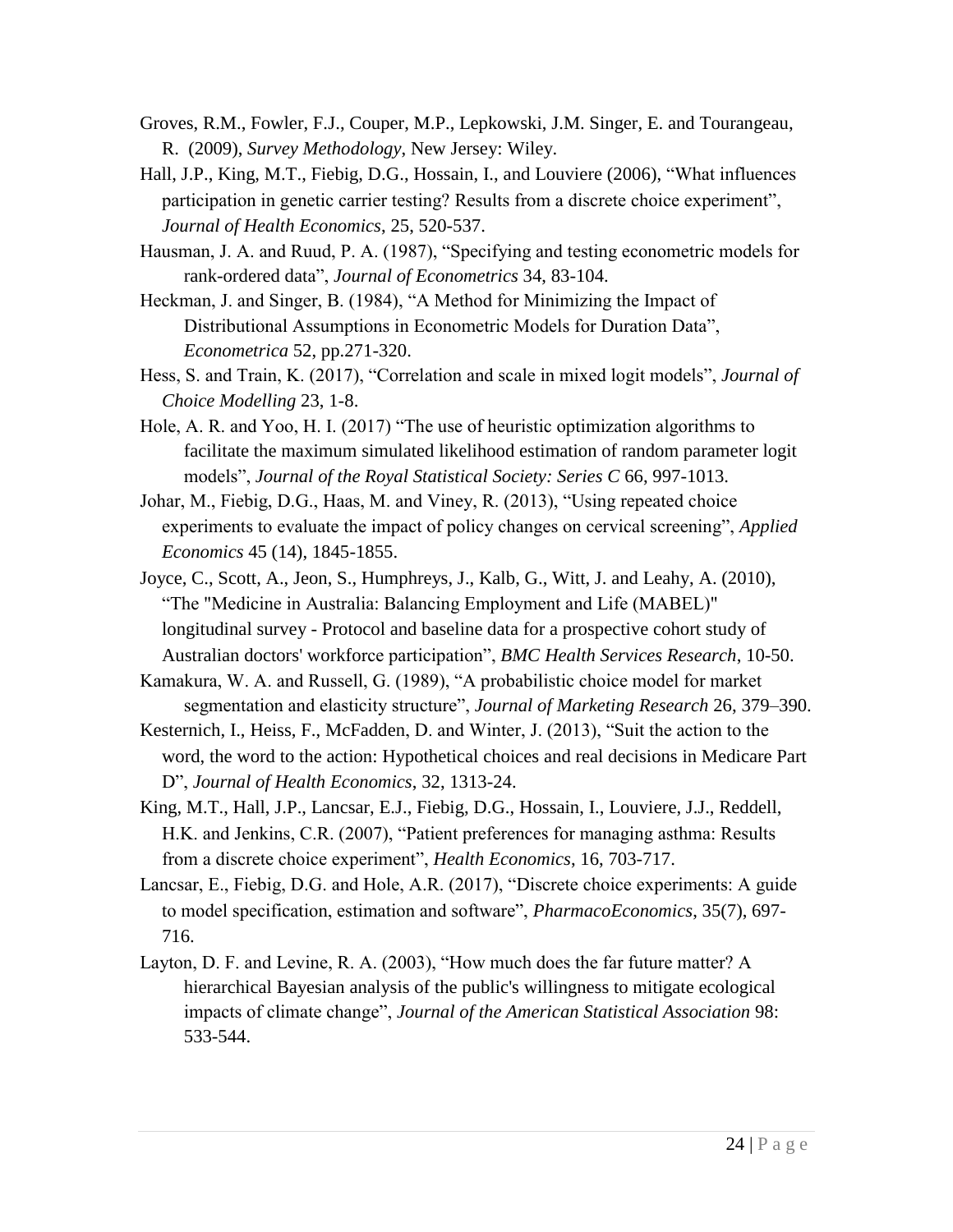- List, J.A., Sinha, P. and Taylor, M.H. (2006), "Using choice experiments to value nonmarket goods and services: Evidence from field experiments", *BE Journal of Economic Analysis and Policy*, 6(2), Article 2.
- Louviere, J.J., Flynn, T.N. and Marley A.A.J. (2015), *Best-worst Scaling: Theory, Methods and Applications*, Cambridge University Press.
- Louviere, J.J., Hensher, D.A. and Swait, J.D. (2000), *Stated choice methods: Analysis and application*, Cambridge University Press.
- McFadden, D. (2001), "Economic choices", *American Economic Review* 91, 351-378.
- McFadden, D. and Train, K. (2000), "Mixed MNL models for discrete response", *Journal of Applied Econometrics* 15, 447-470.
- Manski, C.F. (2004), "Measuring expectations", *Econometrica* 72, 1329-1376.
- Magidson, J. and Vermunt, J. K. (2007) "Removing the Scale Factor Confound in Multinomial Logit Choice Models to Obtain Better Estimates of Preference", Sawtooth Software Conference Proceedings.
- Marley, A. A. J. and Louviere, J. J. (2005). "Some probabilistic models of best, worst, and best–worst choices". *Journal of Mathematical Psychology* 49, 464–480.
- Oviedo, J. L. and Yoo, H. I. (2017), "A latent class nested logit model for rank-ordered data with application to cork oak reforestation", *Environmental and Resource Economics*, 68, 1021-1051.
- Sándor, Z. and Frances, P.H. (2009), "Consumer price evaluations through choice experiments", *Journal of Applied Econometrics* 24, 517-535.
- Scarpa, R., Gilbride, T.J., Campbell, D., and Hensher, D. A. (2009) "Modelling attribute non-attendance in choice experiments for rural landscape valuation", *European Review of Agricultural Economics*, 36, 151-174.
- Small, K.A., Winston, C. and Yan, J. (2005), "Uncovering the distribution of motorists' preferences for travel time and reliability", *Econometrica* 73, 1367-1382.
- Street, D.J. and Burgess, L. (2007), *The construction of optimal stated choice experiments: theory and methods*. New Jersey: Wiley.
- Train, K. (2001), "A comparison of hierarchical Bayes and maximum simulated likelihood for mixed logit", Working Paper, Department of Economics, University of California, Berkeley.
- Train, K. (2008), "EM algorithms for nonparametric estimation of mixing distributions", *Journal of Choice Modelling* 1, 40–69.
- Train, K. (2009), *Discrete choice methods with simulation*. New York: Cambridge University Press.
- Train, K. and Weeks, M. (2005), "Discrete choice models in preference space and willingness-to-pay space", Ch. 1 of R. Scarpa and R. Alberini eds. *Application of Simulation Methods in Environmental and Resource Economics*, Dordrecht.